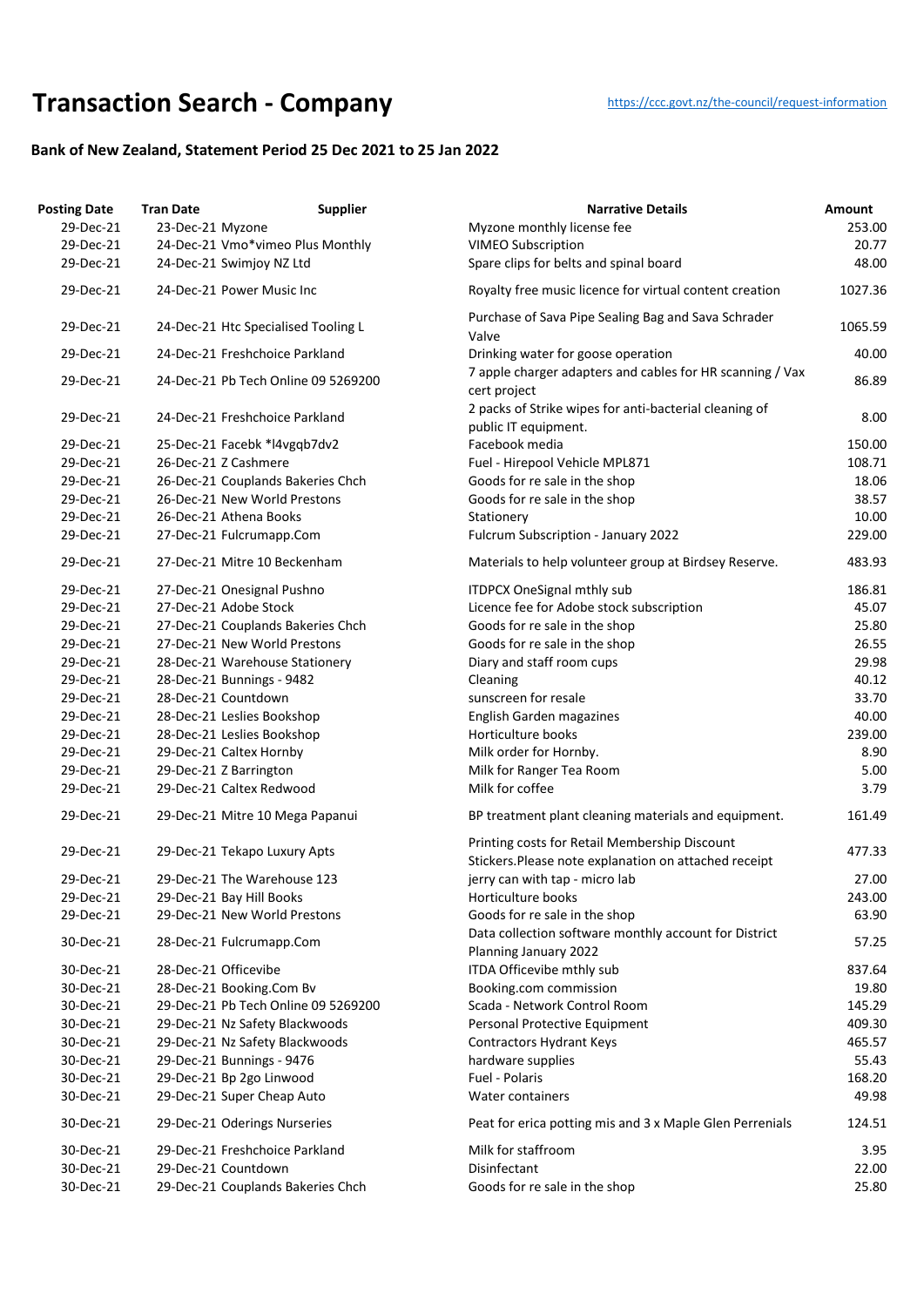| <b>Posting Date</b>    | <b>Tran Date</b>   | <b>Supplier</b>                                                      | <b>Narrative Details</b>                                                             | <b>Amount</b> |
|------------------------|--------------------|----------------------------------------------------------------------|--------------------------------------------------------------------------------------|---------------|
| 30-Dec-21              |                    | 29-Dec-21 Bunnings - 9532 Chch Arpt                                  | Aqua Knead , CRC sprat, overalls (PPE), Insect spray and<br><b>Noodles</b>           | 247.          |
| 30-Dec-21<br>30-Dec-21 |                    | 30-Dec-21 Mitre 10 Mega Papanui<br>30-Dec-21 Mitre 10 Mega Ferrymead | hardware supplies<br><b>Cleaning Items Akaroa</b>                                    | 67.<br>117.   |
| 30-Dec-21              |                    | 30-Dec-21 Briscoes Chch Salisbury                                    | Sieve large and small for powder coating for workshop                                | 26.           |
| 30-Dec-21              |                    | 30-Dec-21 The Warehouse 181                                          | Coloured T shirts for goose cull operation                                           | 37.           |
| 31-Dec-21              | 29-Dec-21 Calendly |                                                                      | Calendly, Engagement Team, Statutory compliance,                                     | 15.           |
| 31-Dec-21              |                    | 29-Dec-21 Arcsinfo.Org                                               | ARCS membership                                                                      | 97.           |
| 31-Dec-21              |                    | 30-Dec-21 Akaroa Motor Garage                                        | New battery for vehicle.                                                             | 329.          |
| 31-Dec-21              |                    | 30-Dec-21 Registrars* Arc Confer                                     | ARC online conference                                                                | 250.          |
| 31-Dec-21              |                    | 30-Dec-21 Storage Box-Tower Junctio                                  | Container for storage of multi use ear muffs, goggles and<br>cleaning wipes          | 15.           |
| 31-Dec-21              |                    | 30-Dec-21 Freshchoice Parkland                                       | Replacement newspaper for undelivered copy                                           | 2.            |
| 31-Dec-21              |                    | 30-Dec-21 Avonside Wainoni Vet                                       | Parvo test for shelter pup and drugs to assist with illness                          | 138.          |
| 31-Dec-21              |                    | 31-Dec-21 Caltex Dyers Road                                          | Fuel Hirepool Vehicle MRL871                                                         | 87.           |
| 31-Dec-21              |                    | 31-Dec-21 Central Innovation                                         | ITDPLOB ArchiCAD mthly sub                                                           | 379.          |
| 31-Dec-21              |                    | 31-Dec-21 New World Prestons                                         | Goods for re sale in the shop                                                        | 66.           |
| 31-Dec-21              |                    | 31-Dec-21 Pak N Save Northlands                                      | Milk for staff room                                                                  | 7.            |
| $5$ -Jan-22            | 30-Dec-21 Goformz  |                                                                      | ITDPLOB Goformz Health Licensing mthly sub                                           | 161.          |
| $5$ -Jan-22            |                    | 30-Dec-21 Thomas Reuters Nz                                          | <b>Building Law Handbook</b>                                                         | 276.          |
| $5$ -Jan-22            |                    | 31-Dec-21 Bunnings - 9482                                            | fence handles batteries                                                              | 282.          |
| $5$ -Jan-22            |                    | 31-Dec-21 Avonhead Post Shop                                         | Vehicle Mileage - Call Out                                                           | 777.          |
| $5$ -Jan-22            |                    | 31-Dec-21 Bunnings - 9476                                            | Wall anchors, power tool bag                                                         | 136.          |
| 5-Jan-22               |                    | 31-Dec-21 The Service Company Ltd C                                  | cleaning supplies                                                                    | 264.          |
| $5$ -Jan-22            |                    | 31-Dec-21 Facebk *nyb4w8ft62                                         | Facebook social media, Want to ride your bike and win                                | 99.           |
| $5$ -Jan-22            |                    | 31-Dec-21 Countdown                                                  | Face Masks                                                                           | 30.           |
| $5$ -Jan-22            |                    | 31-Dec-21 Marine Mail Agencies                                       | Boat seat brackets, trailer safety chain, shackles                                   | 615.          |
| $5$ -Jan-22            |                    | 31-Dec-21 Couplands Bakeries Chch                                    | Goods for re sale in the shop                                                        | 25.           |
| $5$ -Jan-22            |                    | 1-Jan-22 Rs Components Limite                                        | <b>Bolts for Upritchard Display Cases</b>                                            | 466.          |
| $5$ -Jan-22            |                    | 1-Jan-22 Fulcrumapp.Com                                              | Supply of data capture tool CWW assets                                               | 968.          |
| $5$ -Jan-22            |                    | 1-Jan-22 Addressfinder Limited                                       | Monthly sub for Address-Finder. Used for library online<br>registration.             | 79.           |
| $5$ -Jan-22            |                    | 2-Jan-22 Glo.Com                                                     | Online yoga training tool                                                            | 26.           |
| $5$ -Jan-22            |                    | 2-Jan-22 Couplands Bakeries Chch                                     | Goods for re sale in the shop                                                        | 25.           |
| $5$ -Jan-22            |                    | 2-Jan-22 New World Prestons                                          | Goods for re sale in the shop                                                        | 48.           |
| $5$ -Jan-22            |                    | 2-Jan-22 Athena Books                                                | Stationery                                                                           | 20.           |
| $5$ -Jan-22            |                    | 2-Jan-22 Jb Hi-Fi Riccarton                                          | Power banks                                                                          | 149.          |
| $5$ -Jan-22            |                    | 3-Jan-22 Bunnings - 9476                                             | Solar Lights for Okains Camp                                                         | 112.          |
| $5$ -Jan-22            |                    | 3-Jan-22 Facebk *e5tx887v42                                          | Facebook Media                                                                       | 15.           |
| $5$ -Jan-22            |                    | 3-Jan-22 Amazon Web Services                                         | Hosting fees for Smart Christchurch projects.                                        | 113.          |
| $5$ -Jan-22            |                    | 3-Jan-22 Apl Fuelstop Duvauchel                                      | Fuel for camp vehicles                                                               | 51.           |
| $5$ -Jan-22            |                    | 3-Jan-22 Look Sharp Papanui                                          | Cups for the amazing race activitie                                                  | 7.            |
| $5$ -Jan-22            |                    | 3-Jan-22 Couplands Bakeries Chch                                     | Goods for re sale in the shop                                                        | 25.           |
| $5$ -Jan-22            |                    | 3-Jan-22 New World Prestons                                          | Goods for re sale in the shop                                                        | 30.           |
| $5$ -Jan-22            |                    | 4-Jan-22 Mitre 10 Mega Papanui                                       | Various hand tools for Banks Peninsular Team                                         | 929.          |
| $5$ -Jan-22            |                    | 4-Jan-22 Mitre 10 Mega Ferrymead                                     | cleaning products                                                                    | 40.           |
| 5-Jan-22               |                    | 4-Jan-22 Little River Gallery                                        | Horticulture books Mona Vale                                                         | 127.          |
| $5$ -Jan-22            |                    | 4-Jan-22 The Warehouse 181                                           | Cords for Lodge TV                                                                   | 13.           |
| $5$ -Jan-22            |                    | 5-Jan-22 New World Prestons                                          | milk and cream for resale                                                            | 57.           |
| $5$ -Jan-22            |                    | 5-Jan-22 Ministry Of Justice                                         | Court filing fees                                                                    | 200.          |
| 5-Jan-22               |                    | 5-Jan-22 Caltex Hornby                                               | Milk order for Hornby Library.                                                       | 13.           |
| $5$ -Jan-22            |                    | 5-Jan-22 Farmlands Hornby                                            | Socks                                                                                | 40.           |
| $5$ -Jan-22            |                    | 5-Jan-22 Farmlands Hornby                                            | Fittings for water tanks                                                             | 192.          |
| 5-Jan-22               |                    | 5-Jan-22 Espresso Carwash                                            | Civil Defence Truck (RT's) were sent to Banks Peninsula<br>during the flood response | 114.          |
| 5-Jan-22               |                    | 5-Jan-22 The Warehouse Online                                        | sunscreen for resale                                                                 | 175.          |
| 5-Jan-22               |                    | 5-Jan-22 Mitre 10 Mega Ferrymead                                     | Bungee strap & workwear                                                              | 56.           |
| 5-Jan-22               |                    | 5-Jan-22 The Warehouse 120                                           | Ranger Ed                                                                            | 5.            |

| ung Date    | Tran Date          | <b>Supplier</b>                     | Natiduve Details                                            | <b>AIIIUUIIL</b> |
|-------------|--------------------|-------------------------------------|-------------------------------------------------------------|------------------|
| 30-Dec-21   |                    | 29-Dec-21 Bunnings - 9532 Chch Arpt | Aqua Knead, CRC sprat, overalls (PPE), Insect spray and     | 247.81           |
|             |                    |                                     | <b>Noodles</b>                                              |                  |
| 30-Dec-21   |                    | 30-Dec-21 Mitre 10 Mega Papanui     | hardware supplies                                           | 67.29            |
| 30-Dec-21   |                    | 30-Dec-21 Mitre 10 Mega Ferrymead   | <b>Cleaning Items Akaroa</b>                                | 117.48           |
|             |                    |                                     |                                                             |                  |
| 30-Dec-21   |                    | 30-Dec-21 Briscoes Chch Salisbury   | Sieve large and small for powder coating for workshop       | 26.98            |
| 30-Dec-21   |                    | 30-Dec-21 The Warehouse 181         | Coloured T shirts for goose cull operation                  | 37.00            |
| 31-Dec-21   | 29-Dec-21 Calendly |                                     | Calendly, Engagement Team, Statutory compliance,            | 15.06            |
| 31-Dec-21   |                    | 29-Dec-21 Arcsinfo.Org              | ARCS membership                                             | 97.92            |
| 31-Dec-21   |                    | 30-Dec-21 Akaroa Motor Garage       | New battery for vehicle.                                    | 329.00           |
| 31-Dec-21   |                    | 30-Dec-21 Registrars* Arc Confer    | ARC online conference                                       | 250.70           |
|             |                    |                                     | Container for storage of multi use ear muffs, goggles and   |                  |
| 31-Dec-21   |                    | 30-Dec-21 Storage Box-Tower Junctio | cleaning wipes                                              | 15.99            |
|             |                    | 30-Dec-21 Freshchoice Parkland      |                                                             |                  |
| 31-Dec-21   |                    |                                     | Replacement newspaper for undelivered copy                  | 2.80             |
| 31-Dec-21   |                    | 30-Dec-21 Avonside Wainoni Vet      | Parvo test for shelter pup and drugs to assist with illness | 138.50           |
| 31-Dec-21   |                    | 31-Dec-21 Caltex Dyers Road         | Fuel Hirepool Vehicle MRL871                                | 87.62            |
| 31-Dec-21   |                    | 31-Dec-21 Central Innovation        | ITDPLOB ArchiCAD mthly sub                                  | 379.50           |
| 31-Dec-21   |                    | 31-Dec-21 New World Prestons        | Goods for re sale in the shop                               | 66.20            |
| 31-Dec-21   |                    | 31-Dec-21 Pak N Save Northlands     | Milk for staff room                                         | 7.08             |
| 5-Jan-22    | 30-Dec-21 Goformz  |                                     | ITDPLOB Goformz Health Licensing mthly sub                  | 161.94           |
| 5-Jan-22    |                    | 30-Dec-21 Thomas Reuters Nz         | <b>Building Law Handbook</b>                                | 276.46           |
| 5-Jan-22    |                    | 31-Dec-21 Bunnings - 9482           | fence handles batteries                                     | 282.47           |
| 5-Jan-22    |                    | 31-Dec-21 Avonhead Post Shop        | Vehicle Mileage - Call Out                                  | 777.78           |
|             |                    |                                     |                                                             |                  |
| 5-Jan-22    |                    | 31-Dec-21 Bunnings - 9476           | Wall anchors, power tool bag                                | 136.85           |
| 5-Jan-22    |                    | 31-Dec-21 The Service Company Ltd C | cleaning supplies                                           | 264.09           |
| $5$ -Jan-22 |                    | 31-Dec-21 Facebk *nyb4w8ft62        | Facebook social media, Want to ride your bike and win       | 99.97            |
| 5-Jan-22    |                    | 31-Dec-21 Countdown                 | <b>Face Masks</b>                                           | 30.80            |
| $5$ -Jan-22 |                    | 31-Dec-21 Marine Mail Agencies      | Boat seat brackets, trailer safety chain, shackles          | 615.03           |
| 5-Jan-22    |                    | 31-Dec-21 Couplands Bakeries Chch   | Goods for re sale in the shop                               | 25.80            |
| 5-Jan-22    |                    | 1-Jan-22 Rs Components Limite       | <b>Bolts for Upritchard Display Cases</b>                   | 466.33           |
| $5$ -Jan-22 |                    | 1-Jan-22 Fulcrumapp.Com             | Supply of data capture tool CWW assets                      | 968.67           |
|             |                    |                                     | Monthly sub for Address-Finder. Used for library online     |                  |
| 5-Jan-22    |                    | 1-Jan-22 Addressfinder Limited      | registration.                                               | 79.35            |
| 5-Jan-22    |                    | 2-Jan-22 Glo.Com                    | Online yoga training tool                                   | 26.99            |
| 5-Jan-22    |                    | 2-Jan-22 Couplands Bakeries Chch    | Goods for re sale in the shop                               | 25.80            |
| 5-Jan-22    |                    | 2-Jan-22 New World Prestons         | Goods for re sale in the shop                               | 48.04            |
| 5-Jan-22    |                    | 2-Jan-22 Athena Books               | Stationery                                                  | 20.00            |
| 5-Jan-22    |                    | 2-Jan-22 Jb Hi-Fi Riccarton         | Power banks                                                 | 149.97           |
| 5-Jan-22    |                    | 3-Jan-22 Bunnings - 9476            | Solar Lights for Okains Camp                                | 112.08           |
| 5-Jan-22    |                    | 3-Jan-22 Facebk *e5tx887v42         | Facebook Media                                              | 15.00            |
| 5-Jan-22    |                    | 3-Jan-22 Amazon Web Services        | Hosting fees for Smart Christchurch projects.               | 113.51           |
|             |                    |                                     |                                                             |                  |
| 5-Jan-22    |                    | 3-Jan-22 Apl Fuelstop Duvauchel     | Fuel for camp vehicles                                      | 51.55            |
| 5-Jan-22    |                    | 3-Jan-22 Look Sharp Papanui         | Cups for the amazing race activitie                         | 7.90             |
| $5$ -Jan-22 |                    | 3-Jan-22 Couplands Bakeries Chch    | Goods for re sale in the shop                               | 25.80            |
| 5-Jan-22    |                    | 3-Jan-22 New World Prestons         | Goods for re sale in the shop                               | 30.50            |
| 5-Jan-22    |                    | 4-Jan-22 Mitre 10 Mega Papanui      | Various hand tools for Banks Peninsular Team                | 929.56           |
| 5-Jan-22    |                    | 4-Jan-22 Mitre 10 Mega Ferrymead    | cleaning products                                           | 40.26            |
| $5$ -Jan-22 |                    | 4-Jan-22 Little River Gallery       | Horticulture books Mona Vale                                | 127.99           |
| 5-Jan-22    |                    | 4-Jan-22 The Warehouse 181          | Cords for Lodge TV                                          | 13.00            |
| 5-Jan-22    |                    | 5-Jan-22 New World Prestons         | milk and cream for resale                                   | 57.04            |
| 5-Jan-22    |                    | 5-Jan-22 Ministry Of Justice        | Court filing fees                                           | 200.00           |
| 5-Jan-22    |                    | 5-Jan-22 Caltex Hornby              | Milk order for Hornby Library.                              | 13.10            |
| $5$ -Jan-22 |                    | 5-Jan-22 Farmlands Hornby           | Socks                                                       | 40.75            |
| 5-Jan-22    |                    | 5-Jan-22 Farmlands Hornby           | Fittings for water tanks                                    | 192.82           |
|             |                    |                                     | Civil Defence Truck (RT's) were sent to Banks Peninsula     |                  |
| 5-Jan-22    |                    | 5-Jan-22 Espresso Carwash           | during the flood response                                   | 114.00           |
| $5$ -Jan-22 |                    | 5-Jan-22 The Warehouse Online       | sunscreen for resale                                        | 175.00           |
| 5-Jan-22    |                    | 5-Jan-22 Mitre 10 Mega Ferrymead    | Bungee strap & workwear                                     | 56.93            |
| $5$ -Jan-22 |                    | 5-Jan-22 The Warehouse 120          | Ranger Ed                                                   | 5.98             |
|             |                    |                                     |                                                             |                  |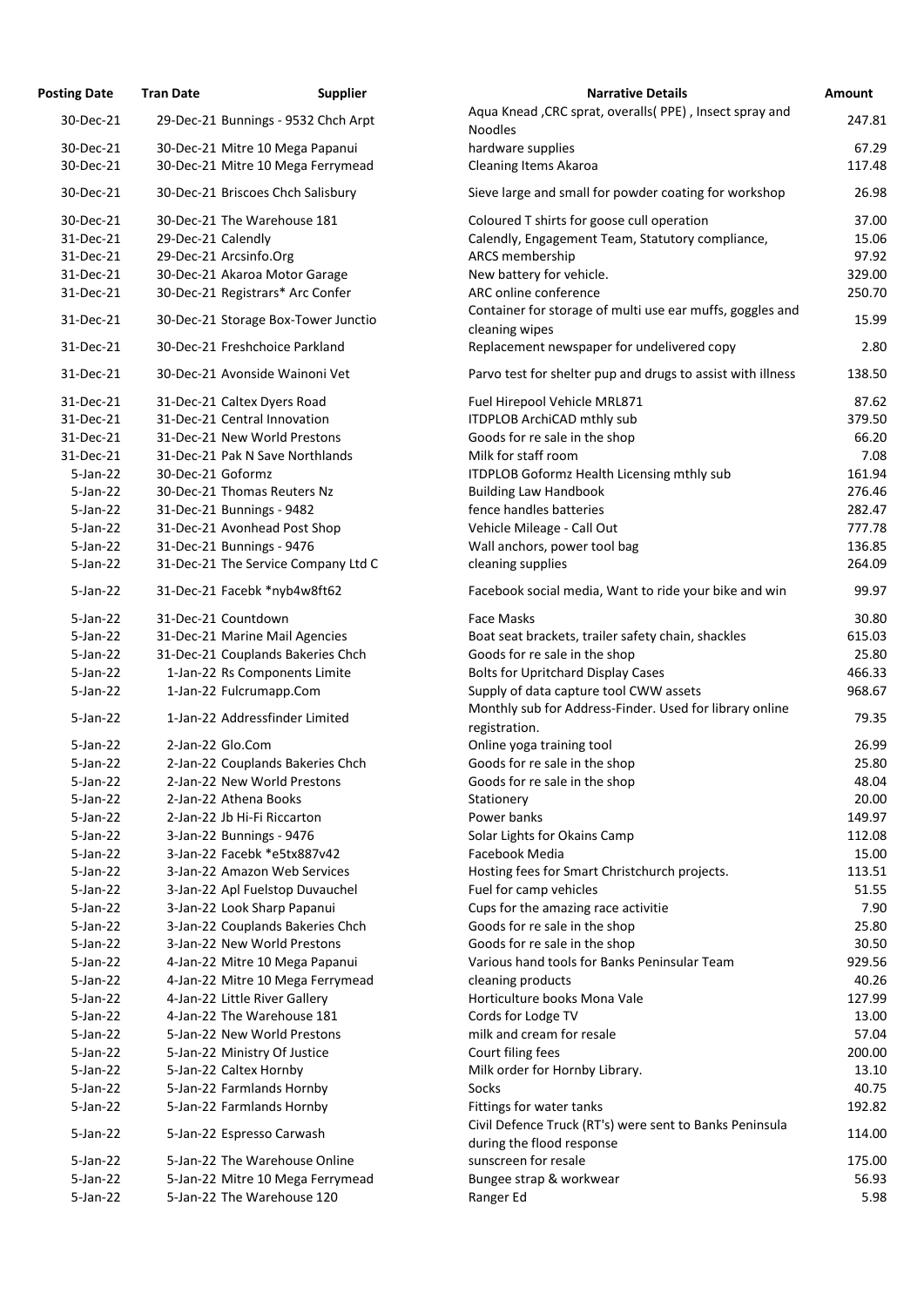| <b>Posting Date</b>  | <b>Tran Date</b>    | <b>Supplier</b>                                                | <b>Narrative Details</b>                                                                         | <b>Amount</b>  |
|----------------------|---------------------|----------------------------------------------------------------|--------------------------------------------------------------------------------------------------|----------------|
| $6$ -Jan-22          | 4-Jan-22 Mailchimp  |                                                                | Greater Christchurch Partnership 2050 tracking how<br>many people click on links etc*            | 28.74          |
| $6$ -Jan-22          |                     | 5-Jan-22 Industry Solution 2005                                | Grow safe training                                                                               | 305.00         |
| $6$ -Jan-22          |                     | 5-Jan-22 Bunnings - 9476                                       | <b>Combo Padlocks for Okains Freezers</b>                                                        | 256.59         |
| $6$ -Jan-22          |                     | 5-Jan-22 Nzrc Online Shop                                      | Red Cross First Aid Course for Theresa Wu who works on                                           | 235.00         |
| $6$ -Jan-22          |                     | 5-Jan-22 New World Bishopdale                                  | a Saturday<br>Milk as no delivery due to public holidays                                         | 5.30           |
| $6$ -Jan-22          | 5-Jan-22 Countdown  |                                                                | sunscreen for resale                                                                             | 63.79          |
| $6$ -Jan-22          |                     | 5-Jan-22 Bunnings - 9482                                       | Wire cutters                                                                                     | 73.96          |
| $6$ -Jan-22          |                     | 5-Jan-22 Bunnings - 9482                                       | <b>Batteries</b>                                                                                 | 14.98          |
|                      |                     |                                                                |                                                                                                  |                |
| $6$ -Jan-22          |                     | 5-Jan-22 Bunnings - 9482                                       | Selleys marine glue & steel brush<br>DVDs for kids movies over SummerSorry i have misplaced      | 47.27          |
| $6$ -Jan-22          |                     | 5-Jan-22 Jb Hi-Fi Riccarton                                    | the receipt                                                                                      | 44.96          |
| $6$ -Jan-22          |                     | 5-Jan-22 Npdc-Gbag Online                                      | Library book                                                                                     | 70.00          |
| $6$ -Jan-22          |                     | 5-Jan-22 Marine Mail Agencies                                  | Earmuffs for outboard motor                                                                      | 18.42          |
| $6$ -Jan-22          |                     | 5-Jan-22 Whitcoulls Nrthlnd 158                                | B G V C front counter 2022 Desk Refill                                                           | 12.99          |
| $6$ -Jan-22          |                     | 5-Jan-22 Amanda Alexander Colle                                | Giftware for resale in B G V C Gift shop                                                         | 292.68         |
| $6$ -Jan-22          |                     | 5-Jan-22 Essentially Tamara                                    | Giftware for resale in B G V C Gift shop                                                         | 920.71         |
| $6$ -Jan-22          |                     | 6-Jan-22 Caltex Redwood                                        | Replacement paper for 6/1/22                                                                     | 2.80           |
| $6$ -Jan-22          | 6-Jan-22 Countdown  |                                                                | Milk for South Building - Delivery Error                                                         | 22.74          |
| $6$ -Jan-22          |                     | 6-Jan-22 Espresso Cw Crossing                                  | When the Civil Defence Truck (Ute) - booked in for the<br>clean - Additional charge              | 20.00          |
| $6$ -Jan-22          |                     | 6-Jan-22 Mitre 10 Mega Ferrymead                               | Safety cones                                                                                     | 98.00          |
| $6$ -Jan-22          |                     | 6-Jan-22 Southern Inst Technolog                               | H&S training                                                                                     | 441.00         |
| $6$ -Jan-22          |                     | 6-Jan-22 Dawes Feed & Seed Ltd                                 | animal area food supplies                                                                        | 55.00          |
| $6$ -Jan-22          |                     | 6-Jan-22 New World Prestons                                    | Goods for re sale in the shop                                                                    | 27.49          |
| $6$ -Jan-22          |                     | 6-Jan-22 Trailcom Christchurch                                 | NPW Gator tow ball replacement                                                                   | 97.72          |
| 7-Jan-22             |                     | 5-Jan-22 Zoom.Us 888-799-9666                                  | Zoom video communication for the month of January<br>2022 - Greater Christchurch Partnership     | 22.60          |
| 7-Jan-22             |                     |                                                                | Monthy charge for data collection app.                                                           | 304.55         |
| 7-Jan-22             | 5-Jan-22 Flickr.Com | 5-Jan-22 Fulcrumapp.Com                                        | Annual library Flickr account.                                                                   | 108.37         |
| 7-Jan-22             |                     | 6-Jan-22 New World Bishopdale                                  | Milk for Ranger tea room                                                                         | 3.85           |
| 7-Jan-22             |                     | 6-Jan-22 Nz Safety Blackwoods                                  | dust masks for potting and spray paint for marking out                                           | 965.06         |
| 7-Jan-22             |                     | 6-Jan-22 Rs Components Limite                                  | standing areas<br><b>Bolts for Upritchard Display Cases</b>                                      | 63.04          |
| 7-Jan-22             |                     | 6-Jan-22 Bp Connect Dallington                                 | Fuel                                                                                             | 61.31          |
| 7-Jan-22             |                     | 6-Jan-22 Akaroa Motor Garage                                   | <b>BP</b> fuel                                                                                   | 86.89          |
| 7-Jan-22             |                     | 6-Jan-22 Nz Safety Blackwoods                                  |                                                                                                  | 173.75         |
| $7$ -Jan-22          |                     | 6-Jan-22 Www.Frizzell.Co.Nz                                    | floor cleaner repair<br>Soil Moisture Probe                                                      | 609.96         |
| $7$ -Jan-22          |                     | 6-Jan-22 New World Durham Street                               |                                                                                                  | 4.99           |
| 7-Jan-22             |                     |                                                                | Supplies for my book bag programme                                                               |                |
|                      |                     | 6-Jan-22 Quotable Value Nz                                     | QV cost builder subscription fee                                                                 | 322.00         |
| 7-Jan-22             |                     | 6-Jan-22 Ecodrop Metro                                         | Rubbish Charges - stuff from switchboard room                                                    | 35.33          |
| 7-Jan-22             |                     | 6-Jan-22 The Service Company Ltd C                             | Bio-Zyme and other Cleaning Products                                                             | 769.38         |
| 7-Jan-22             |                     | 6-Jan-22 Couplands Bakeries Chch                               | Goods for re sale in the shop                                                                    | 25.80          |
| 7-Jan-22             |                     | 6-Jan-22 Booking.Com Bv                                        | Booking.com commission                                                                           | 134.55         |
| 7-Jan-22             |                     | 6-Jan-22 Protec Solutions                                      | Wristbands                                                                                       | 241.50         |
| 7-Jan-22             |                     | 6-Jan-22 Bunnings - 9482                                       | Quick release D shackles for Toro trailer                                                        | 29.98          |
| 7-Jan-22             |                     | 7-Jan-22 Caltex Redwood                                        | Milk for coffee tea etc                                                                          | 2.80           |
| 7-Jan-22             |                     | 7-Jan-22 Hampton & Co Ltd                                      | Masking tape screws                                                                              | 38.19          |
| 7-Jan-22             |                     | 7-Jan-22 Resene Tower Junction34                               | Paint for Wharenui stadium repair                                                                | 245.45         |
| $7$ -Jan-22          |                     | 7-Jan-22 Karcher Limited                                       | water blaster repair                                                                             | 272.32         |
| 7-Jan-22             |                     | 7-Jan-22 Karcher Limited                                       | floor cleaner repair                                                                             | 414.22         |
| 7-Jan-22             |                     | 7-Jan-22 Warehouse Stationery                                  | Network - Filing Folders                                                                         | 74.85          |
| 7-Jan-22<br>7-Jan-22 |                     | 7-Jan-22 Apl Fuelstop Duvauchel<br>7-Jan-22 Mitre 10 Beckenham | Fuel for camp vehicles and equipment<br>gloves and aqua knead for repairs to expansion joints at | 65.00<br>98.78 |
|                      |                     |                                                                | the botanic gardens pool                                                                         |                |
| 7-Jan-22             |                     | 7-Jan-22 Medisave Australasia                                  | Airaeway OPA                                                                                     | 22.33          |
| 10-Jan-22            |                     | 6-Jan-22 Spotify P18e8bb164                                    | Music licence for the Art Gallery                                                                | 14.99          |
| 10-Jan-22            |                     | 6-Jan-22 Dnh*godaddy.Com Nzd                                   | ITDO Godaddy onlineservices std SSL                                                              | 252.98         |
| 10-Jan-22            |                     | 6-Jan-22 H K Wentworth Pl                                      | Graffiti Removal Gel                                                                             | 643.68         |

| ing Date    | Tran Date | Supplier                           | Narrative Details                                                                            | Amount |
|-------------|-----------|------------------------------------|----------------------------------------------------------------------------------------------|--------|
| $6$ -Jan-22 |           | 4-Jan-22 Mailchimp                 | Greater Christchurch Partnership 2050 tracking how                                           | 28.74  |
|             |           |                                    | many people click on links etc*                                                              |        |
| $6$ -Jan-22 |           | 5-Jan-22 Industry Solution 2005    | Grow safe training                                                                           | 305.00 |
| $6$ -Jan-22 |           | 5-Jan-22 Bunnings - 9476           | <b>Combo Padlocks for Okains Freezers</b>                                                    | 256.59 |
| $6$ -Jan-22 |           | 5-Jan-22 Nzrc Online Shop          | Red Cross First Aid Course for Theresa Wu who works on<br>a Saturday                         | 235.00 |
| $6$ -Jan-22 |           | 5-Jan-22 New World Bishopdale      | Milk as no delivery due to public holidays                                                   | 5.30   |
| $6$ -Jan-22 |           | 5-Jan-22 Countdown                 | sunscreen for resale                                                                         | 63.79  |
| $6$ -Jan-22 |           | 5-Jan-22 Bunnings - 9482           | Wire cutters                                                                                 | 73.96  |
| $6$ -Jan-22 |           | 5-Jan-22 Bunnings - 9482           | <b>Batteries</b>                                                                             | 14.98  |
| $6$ -Jan-22 |           | 5-Jan-22 Bunnings - 9482           | Selleys marine glue & steel brush                                                            | 47.27  |
| $6$ -Jan-22 |           | 5-Jan-22 Jb Hi-Fi Riccarton        | DVDs for kids movies over SummerSorry i have misplaced                                       | 44.96  |
|             |           |                                    | the receipt                                                                                  |        |
| $6$ -Jan-22 |           | 5-Jan-22 Npdc-Gbag Online          | Library book                                                                                 | 70.00  |
| $6$ -Jan-22 |           | 5-Jan-22 Marine Mail Agencies      | Earmuffs for outboard motor                                                                  | 18.42  |
| $6$ -Jan-22 |           | 5-Jan-22 Whitcoulls Nrthlnd 158    | B G V C front counter 2022 Desk Refill                                                       | 12.99  |
| $6$ -Jan-22 |           | 5-Jan-22 Amanda Alexander Colle    | Giftware for resale in B G V C Gift shop                                                     | 292.68 |
| $6$ -Jan-22 |           | 5-Jan-22 Essentially Tamara        | Giftware for resale in B G V C Gift shop                                                     | 920.71 |
| $6$ -Jan-22 |           | 6-Jan-22 Caltex Redwood            | Replacement paper for 6/1/22                                                                 | 2.80   |
| $6$ -Jan-22 |           | 6-Jan-22 Countdown                 | Milk for South Building - Delivery Error                                                     | 22.74  |
| $6$ -Jan-22 |           | 6-Jan-22 Espresso Cw Crossing      | When the Civil Defence Truck (Ute) - booked in for the                                       | 20.00  |
|             |           |                                    | clean - Additional charge                                                                    |        |
| $6$ -Jan-22 |           | 6-Jan-22 Mitre 10 Mega Ferrymead   | Safety cones                                                                                 | 98.00  |
| $6$ -Jan-22 |           | 6-Jan-22 Southern Inst Technolog   | H&S training                                                                                 | 441.00 |
| $6$ -Jan-22 |           | 6-Jan-22 Dawes Feed & Seed Ltd     | animal area food supplies                                                                    | 55.00  |
| $6$ -Jan-22 |           | 6-Jan-22 New World Prestons        | Goods for re sale in the shop                                                                | 27.49  |
| $6$ -Jan-22 |           | 6-Jan-22 Trailcom Christchurch     | NPW Gator tow ball replacement                                                               | 97.72  |
| 7-Jan-22    |           | 5-Jan-22 Zoom.Us 888-799-9666      | Zoom video communication for the month of January<br>2022 - Greater Christchurch Partnership | 22.60  |
| 7-Jan-22    |           | 5-Jan-22 Fulcrumapp.Com            | Monthy charge for data collection app.                                                       | 304.55 |
| 7-Jan-22    |           | 5-Jan-22 Flickr.Com                | Annual library Flickr account.                                                               | 108.37 |
| 7-Jan-22    |           | 6-Jan-22 New World Bishopdale      | Milk for Ranger tea room                                                                     | 3.85   |
| 7-Jan-22    |           | 6-Jan-22 Nz Safety Blackwoods      | dust masks for potting and spray paint for marking out                                       | 965.06 |
|             |           |                                    | standing areas                                                                               |        |
| 7-Jan-22    |           | 6-Jan-22 Rs Components Limite      | <b>Bolts for Upritchard Display Cases</b>                                                    | 63.04  |
| 7-Jan-22    |           | 6-Jan-22 Bp Connect Dallington     | Fuel                                                                                         | 61.31  |
| 7-Jan-22    |           | 6-Jan-22 Akaroa Motor Garage       | <b>BP</b> fuel                                                                               | 86.89  |
| 7-Jan-22    |           | 6-Jan-22 Nz Safety Blackwoods      | floor cleaner repair                                                                         | 173.75 |
| 7-Jan-22    |           | 6-Jan-22 Www.Frizzell.Co.Nz        | Soil Moisture Probe                                                                          | 609.96 |
| 7-Jan-22    |           | 6-Jan-22 New World Durham Street   | Supplies for my book bag programme                                                           | 4.99   |
| 7-Jan-22    |           | 6-Jan-22 Quotable Value Nz         | QV cost builder subscription fee                                                             | 322.00 |
| 7-Jan-22    |           | 6-Jan-22 Ecodrop Metro             | Rubbish Charges - stuff from switchboard room                                                | 35.33  |
| 7-Jan-22    |           | 6-Jan-22 The Service Company Ltd C | Bio-Zyme and other Cleaning Products                                                         | 769.38 |
| 7-Jan-22    |           | 6-Jan-22 Couplands Bakeries Chch   | Goods for re sale in the shop                                                                | 25.80  |
| 7-Jan-22    |           | 6-Jan-22 Booking.Com Bv            | Booking.com commission                                                                       | 134.55 |
| 7-Jan-22    |           | 6-Jan-22 Protec Solutions          | Wristbands                                                                                   | 241.50 |
| 7-Jan-22    |           | 6-Jan-22 Bunnings - 9482           | Quick release D shackles for Toro trailer                                                    | 29.98  |
| 7-Jan-22    |           | 7-Jan-22 Caltex Redwood            | Milk for coffee tea etc                                                                      | 2.80   |
| 7-Jan-22    |           | 7-Jan-22 Hampton & Co Ltd          | Masking tape screws                                                                          | 38.19  |
| 7-Jan-22    |           | 7-Jan-22 Resene Tower Junction34   | Paint for Wharenui stadium repair                                                            | 245.45 |
| 7-Jan-22    |           | 7-Jan-22 Karcher Limited           | water blaster repair                                                                         | 272.32 |
| 7-Jan-22    |           | 7-Jan-22 Karcher Limited           | floor cleaner repair                                                                         | 414.22 |
| 7-Jan-22    |           | 7-Jan-22 Warehouse Stationery      | Network - Filing Folders                                                                     | 74.85  |
| 7-Jan-22    |           | 7-Jan-22 Apl Fuelstop Duvauchel    | Fuel for camp vehicles and equipment                                                         | 65.00  |
| 7-Jan-22    |           | 7-Jan-22 Mitre 10 Beckenham        | gloves and aqua knead for repairs to expansion joints at<br>the botanic gardens pool         | 98.78  |
| 7-Jan-22    |           | 7-Jan-22 Medisave Australasia      | Airaeway OPA                                                                                 | 22.33  |
| 10-Jan-22   |           | 6-Jan-22 Spotify P18e8bb164        | Music licence for the Art Gallery                                                            | 14.99  |
| 10-Jan-22   |           | 6-Jan-22 Dnh*godaddy.Com Nzd       | <b>ITDO Godaddy onlineservices std SSL</b>                                                   | 252.98 |
| 10-Jan-22   |           | 6-Jan-22 H K Wentworth Pl          | Graffiti Removal Gel                                                                         | 643.68 |
|             |           |                                    |                                                                                              |        |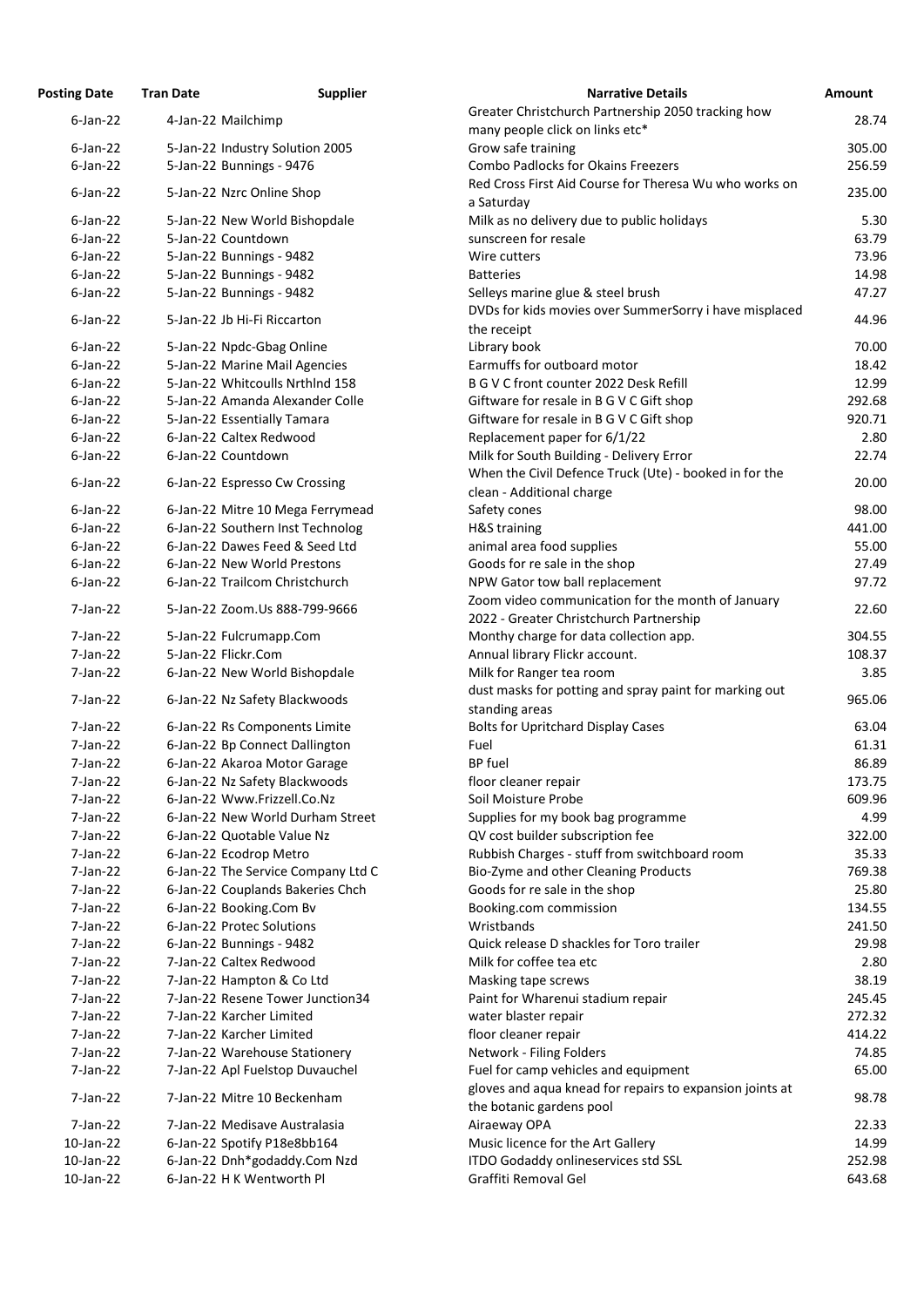| <b>Posting Date</b> | <b>Tran Date</b>     | <b>Supplier</b>                     | <b>Narrative Details</b>                               | Amount |
|---------------------|----------------------|-------------------------------------|--------------------------------------------------------|--------|
| 10-Jan-22           |                      | 7-Jan-22 Visual Elements As         | Electronic Monthly subscription for chart building     | 89.60  |
|                     |                      |                                     | software for Greater Christchurch Partnership          |        |
| 10-Jan-22           |                      | 7-Jan-22 Bunnings - 9476            | AA batteries for gate counters                         | 27.85  |
| $10$ -Jan-22        |                      | 7-Jan-22 Soundtrack Your Brand      | Music Licencing for Te Pou Toetoe                      | 75.00  |
| 10-Jan-22           |                      | 7-Jan-22 Facebk *28wx8a3ev2         | Facebook social media Summertimes                      | 45.44  |
| 10-Jan-22           |                      | 7-Jan-22 Mitre 10 Beckenham         | hardware supplies                                      | 19.98  |
| 10-Jan-22           |                      | 7-Jan-22 Mainland Fasteners Ltd     | In House Maintenance - WO                              | 66.37  |
| 10-Jan-22           |                      | 7-Jan-22 Para Rubber Christchur     | sponge seal, rubber stopper, workshop support          | 112.55 |
| 10-Jan-22           |                      | 7-Jan-22 Safari Bks Online-Flow     | <b>ITDA Safari online books</b>                        | 757.80 |
| 10-Jan-22           |                      | 7-Jan-22 Freshchoice Parkland       | Milk for staffroom                                     | 6.41   |
| 10-Jan-22           |                      | 7-Jan-22 The Service Company Ltd C  | Disposable Masks for public                            | 161.00 |
| 10-Jan-22           |                      | 7-Jan-22 Subway Barbadoes           | Hagley Oval lunch/Day 1                                | 149.00 |
| 10-Jan-22           |                      | 7-Jan-22 Mainland Fasteners Ltd     | Hagley Oval D Shackles for signage                     | 230.00 |
| 10-Jan-22           |                      | 7-Jan-22 Bunnings - 9476            | NPW socket set replacement                             | 266.08 |
| 10-Jan-22           |                      | 7-Jan-22 Mainland Fasteners Ltd     | Hagley Oval D Shackles for Signage                     | 557.75 |
|                     |                      |                                     | Zoom monthly subscription for meeting with community   |        |
| 10-Jan-22           |                      | 8-Jan-22 Zoom.Us 888-799-9666       |                                                        | 22.76  |
| 10-Jan-22           |                      |                                     | groups                                                 | 45.56  |
|                     | 8-Jan-22 Calendly    |                                     | monthly calendly subscription                          |        |
| 10-Jan-22           |                      | 8-Jan-22 Placemakers Riccarton      | oval sealant, broom, speedbrush kit                    | 183.20 |
| 10-Jan-22           |                      | 8-Jan-22 Bunnings - 9476            | Gazebo portable, and gazebo wall, Battery aaa, Battery | 404.83 |
|                     |                      |                                     | aa, lead for oval.                                     |        |
| 10-Jan-22           |                      | 8-Jan-22 Garmin Australasia Pty Lt  | Telecommunications - Usage summary by type - System,   | 59.00  |
|                     |                      |                                     | Text Messaging, Tracking                               |        |
| 10-Jan-22           |                      | 8-Jan-22 New World Prestons         | Goods for re sale in the shop                          | 32.10  |
| 10-Jan-22           |                      | 8-Jan-22 Pak N Save Moorhouse       | Hagley Oval snacks for test match                      | 121.01 |
| 10-Jan-22           |                      | 8-Jan-22 Bunnings - 9476            | Hagley Oval pig tails / rope for events.               | 133.11 |
| 10-Jan-22           |                      | 8-Jan-22 St Pierres Riccarton       | Hagley Oval Lunches / Day 2                            | 181.00 |
| 10-Jan-22           |                      | 9-Jan-22 Animates Tower Junction    | oval cat litter                                        | 14.99  |
| 10-Jan-22           |                      | 9-Jan-22 Mitre 10 Mega Ferrymead    | rat poison                                             | 164.94 |
| 10-Jan-22           |                      | 9-Jan-22 Bunnings - 9476            | Hagley Oval cable ties/ pegs for signage               | 547.97 |
| 10-Jan-22           |                      | 10-Jan-22 Warehouse Stationery      | <b>Stationery for Compliance Team B</b>                | 60.29  |
| 10-Jan-22           |                      | 10-Jan-22 Npd Port Hills Road       | Lawnmower gas                                          | 5.87   |
| 10-Jan-22           |                      | 10-Jan-22 Trailcom Christchurch     | Tow ball for Ute                                       | 97.72  |
| 10-Jan-22           |                      | 10-Jan-22 Four Square Akaroa        | tea, cleaning products, milk                           | 61.84  |
| 10-Jan-22           |                      | 10-Jan-22 Mrc Global (NZ) Ltd       | In House Maintenance - WO                              | 136.32 |
|                     |                      |                                     | Irrigation equipment for whaka-Ora project at HMNZ     |        |
| 10-Jan-22           |                      | 10-Jan-22 Mitre 10 Beckenham        | Steadfast reserve                                      | 209.28 |
|                     |                      |                                     | A large flower arrangement for the Civic Awards        |        |
| 10-Jan-22           |                      | 10-Jan-22 Flowers On Cashmere       | Presentation Ceremony on 13 December 2021              | 200.00 |
| 10-Jan-22           |                      | 10-Jan-22 Spotlight Christchurch    | Resources for education programme                      | 14.60  |
| 10-Jan-22           | 10-Jan-22 Z Cashmere |                                     | <b>Milk</b>                                            | 8.00   |
|                     |                      |                                     |                                                        |        |
| 10-Jan-22           |                      | 10-Jan-22 New World Prestons        | Goods for re sale in the shop                          | 24.40  |
|                     |                      |                                     | Timber battens and perforated board to create a false  |        |
| 10-Jan-22           |                      | 10-Jan-22 Mitre 10 Mega Papanui     | ceiling for the Nina Oberg Humphries installation      | 473.60 |
|                     |                      |                                     |                                                        |        |
| $11$ -Jan-22        |                      | 9-Jan-22 Project Mgmt Institute     | Yearly membership fee                                  | 316.41 |
| $11$ -Jan-22        |                      | 9-Jan-22 Institution Of Civil       | Annual Membership renewal to Institution of Civil      | 576.54 |
|                     |                      |                                     | Engineers                                              |        |
| $11$ -Jan-22        |                      | 10-Jan-22 New World Bishopdale      | Milk for Ranger Tea Room                               | 3.85   |
| $11$ -Jan-22        |                      | 10-Jan-22 Warehouse Stationery      | office stationary                                      | 144.81 |
| $11$ -Jan-22        |                      | 10-Jan-22 George Henry & Co Ltd     | Measuring Tape required for Enliven Places Programme   | 11.99  |
| $11$ -Jan-22        |                      | 10-Jan-22 Bunnings - 9476           | Rollers sandpaper for Wharenui repairs                 | 85.95  |
|                     |                      |                                     |                                                        |        |
| $11$ -Jan-22        |                      | 10-Jan-22 Bunnings - 9476           | hardware supplies                                      | 19.49  |
| $11$ -Jan-22        |                      | 10-Jan-22 The Service Company Ltd C | cleaning supplies                                      | 806.70 |
| $11$ -Jan-22        |                      | 10-Jan-22 Bunnings - 9482           | weed mat                                               | 92.50  |
| $11$ -Jan-22        | 10-Jan-22 Countdown  |                                     | Prizes for competition                                 | 10.49  |
| $11$ -Jan-22        |                      | 10-Jan-22 Nz Safety Blackwoods      | PPE - Staff Member                                     | 193.36 |
| $11$ -Jan-22        |                      | 10-Jan-22 Nz Safety Blackwoods      | <b>PPE Staff</b>                                       | 641.77 |
| $11$ -Jan-22        |                      | 10-Jan-22 Nz Safety Blackwoods      | H&S clothing for new staff member.                     | 421.70 |
|                     |                      |                                     |                                                        |        |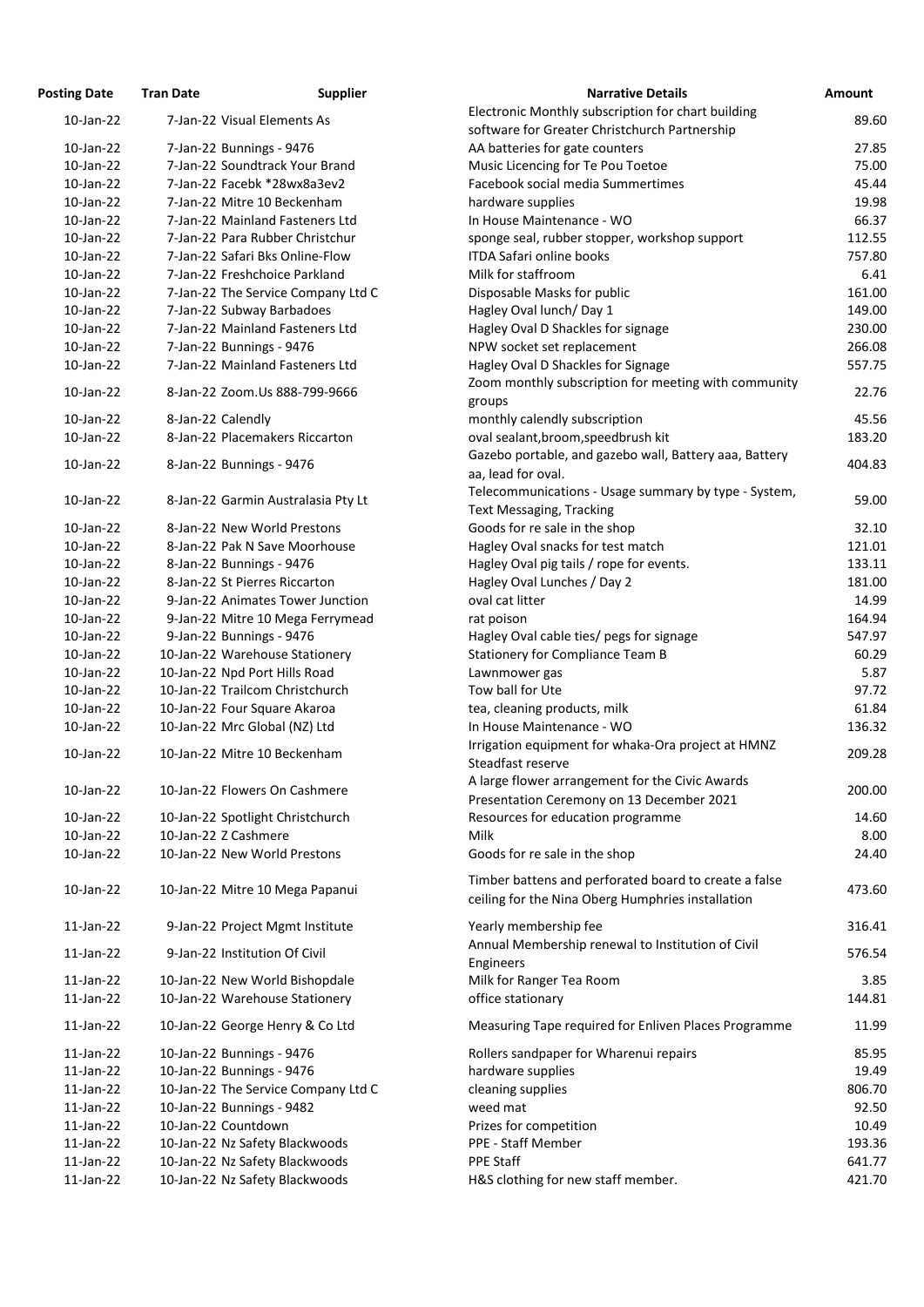| <b>Posting Date</b> | <b>Tran Date</b>              | <b>Supplier</b>                     | <b>Narrative Details</b>                                                                                   | Amount  |
|---------------------|-------------------------------|-------------------------------------|------------------------------------------------------------------------------------------------------------|---------|
| $11$ -Jan-22        | 10-Jan-22 Sprout Social, Inc  |                                     | ITDPCX SproutSocial mthly sub Marketing and Call Centre                                                    | 779.06  |
| $11$ -Jan-22        | 10-Jan-22 Vendhq.Com          |                                     | ITDOLibSys Vend mthly sub                                                                                  | 1148.20 |
| $11$ -Jan-22        | 10-Jan-22 Bunnings - 9482     |                                     | Spark plug & air filters                                                                                   | 38.36   |
| $11$ -Jan-22        |                               | 10-Jan-22 Aarque Group Limited      | Cleaning kit replacements for 3D printers                                                                  | 137.98  |
| $11$ -Jan-22        |                               | 10-Jan-22 Couplands Bakeries Chch   | Bread for re sale in the shop                                                                              | 10.32   |
| $11$ -Jan-22        |                               | 10-Jan-22 Look Sharp Addington      | Cups, pool noodles, holiday programme materials                                                            | 31.90   |
| $11$ -Jan-22        |                               | 10-Jan-22 Ab* Abebooks.Uk J6fxjw    | Library book                                                                                               | 35.73   |
| $11$ -Jan-22        | 11-Jan-22 Z Barrington        |                                     | Milk for Ranger Tea Room                                                                                   | 8.00    |
| $11$ -Jan-22        | 11-Jan-22 Caltex Redwood      |                                     | Replacement Press newspaper                                                                                | 2.80    |
| $11$ -Jan-22        |                               | 11-Jan-22 Spotlight Christchurch    | eyelets                                                                                                    | 5.00    |
| $11$ -Jan-22        | 11-Jan-22 New World Halswell  |                                     | Jif to remove stain and paper plates for holiday<br>programme                                              | 6.78    |
| $11$ -Jan-22        |                               | 11-Jan-22 Pak N Save Riccarton      | Milk for Rarakau                                                                                           | 5.94    |
| $11$ -Jan-22        | 11-Jan-22 Countdown           |                                     | milk                                                                                                       | 3.79    |
| $11$ -Jan-22        |                               | 11-Jan-22 Mitre 10 Mega Ferrymead   | Plunger                                                                                                    | 8.98    |
| $11$ -Jan-22        | 11-Jan-22 Farmlands Hornby    |                                     | Herbicides for use on grounds                                                                              | 418.50  |
| $11$ -Jan-22        |                               | 11-Jan-22 Ross Galt Lock And Alar   | Keys                                                                                                       | 36.00   |
| $11$ -Jan-22        |                               | 11-Jan-22 Ross Galt Lock And Alar   | Security key copies                                                                                        | 50.00   |
| $11$ -Jan-22        | 11-Jan-22 Supervalue Sumner   |                                     | Milk account for sumner team                                                                               | 19.18   |
| $11$ -Jan-22        | 11-Jan-22 Auckland Museum     |                                     | Library book                                                                                               | 69.90   |
| 12-Jan-22           |                               | 9-Jan-22 Trumba Corporation         | Monthly Trumba invoice. Original invoice in \$US                                                           | 151.77  |
| 12-Jan-22           |                               | 10-Jan-22 Smk*wufoo.Com Charge      | Sparks 2022 - Vendor Registration Form - Wufoo V3                                                          | 59.21   |
| 12-Jan-22           | 10-Jan-22 Officemax           |                                     | Events Production - Event Equipment - MISC - Lanyards                                                      | 122.96  |
| 12-Jan-22           |                               | 10-Jan-22 Paypro 448003688867       | <b>ITDONW SysLog Watch Pro software</b>                                                                    | 446.20  |
| 12-Jan-22           |                               | 10-Jan-22 Ab* Abebooks.Co J6gvj4    | Library book                                                                                               | 46.84   |
| 12-Jan-22           |                               | 11-Jan-22 Akaroa Motor Garage       | <b>BP Fuel</b>                                                                                             | 39.99   |
| 12-Jan-22           | 11-Jan-22 Bunnings - 9482     |                                     | Security locks for lease site                                                                              | 55.66   |
|                     |                               |                                     | keys for toilet paper holder. one for stock the other to                                                   |         |
| 12-Jan-22           |                               | 11-Jan-22 Ross Galt Lock And Alar   | <b>OCS</b>                                                                                                 | 18.00   |
| 12-Jan-22           |                               | 11-Jan-22 Ballingers Hunting & Fish | eylets and clips                                                                                           | 54.92   |
| 12-Jan-22           | 11-Jan-22 Okupu               |                                     | Translation check for Southshore sign                                                                      | 42.29   |
| 12-Jan-22           | 11-Jan-22 Cashel St Post Shop |                                     | MVR Re-licence and RUC Licence                                                                             | 978.53  |
| 12-Jan-22           | 11-Jan-22 Advance Landscape   |                                     | Plastic track markers                                                                                      | 284.63  |
| 12-Jan-22           |                               | 11-Jan-22 Mitre 10 Mega Papanui     | QE2 pool HP3 aluminium sheet plus rivets to make covers                                                    | 150.42  |
|                     |                               |                                     | for actuators and meters                                                                                   |         |
| 12-Jan-22           |                               | 11-Jan-22 Nz Safety Blackwoods      | Safety glasses, work socks                                                                                 | 126.26  |
| 12-Jan-22           | 11-Jan-22 Bunnings - 9482     |                                     | Spray paint, cleaning equipment                                                                            | 80.98   |
| 12-Jan-22           |                               | 11-Jan-22 Nz Safety Blackwoods      | Masks for Pool Plant room                                                                                  | 145.17  |
| 12-Jan-22           | 11-Jan-22 Wheelchair Services |                                     | Repairs to pool hoist battery                                                                              | 225.02  |
| 12-Jan-22           | 11-Jan-22 Td Website          |                                     | Credit Voucher Td Website - Credit on 09/11/21                                                             | $-4.80$ |
|                     |                               |                                     | purchases                                                                                                  |         |
| 12-Jan-22           | 11-Jan-22 Bp 2go Linwood      |                                     | Volunteer expenses Chorus                                                                                  | 155.95  |
| 12-Jan-22           | 11-Jan-22 Bp 2go Linwood      |                                     | Volunteer expenses Chorus                                                                                  | 405.95  |
| 12-Jan-22           |                               | 12-Jan-22 Ferrymead Mitre 10 Mega   | cartridge                                                                                                  | 31.96   |
| 12-Jan-22           | 12-Jan-22 The Warehouse 175   |                                     | Art Safari 2022 - modelling stock                                                                          | 34.00   |
| 12-Jan-22           | 12-Jan-22 Karcher Limited     |                                     | cleaning equipment maintenance                                                                             | 455.40  |
| 12-Jan-22           |                               | 12-Jan-22 New World Stanmore        | Food for a morning tea to farewell retirement.<br>replacement allen key sets for removal of pool grates at | 37.72   |
| 12-Jan-22           |                               | 12-Jan-22 Mitre 10 Mega Hornby      | the summer pools                                                                                           | 29.98   |
| 12-Jan-22           | 12-Jan-22 Mighty Ape Limited  |                                     | Charge cables and charge stations. Replacement units                                                       | 56.50   |
| 12-Jan-22           |                               | 12-Jan-22 Briscoes Chch Salisbury   | Microwave for Shirley Library                                                                              | 269.99  |
| 13-Jan-22           | 11-Jan-22 Fulcrumapp.Com      |                                     | Fulcrum Subscription - December                                                                            | 12.54   |
| 13-Jan-22           | 11-Jan-22 Fulcrumapp.Com      |                                     | Data collection software monthly account for District                                                      | 3.35    |
|                     |                               |                                     | Planning January 2022                                                                                      |         |
| 13-Jan-22           | 11-Jan-22 Aliexpress.Com      |                                     | Bike bells for Walk or Wheel to School week prizes and                                                     | 146.90  |
|                     | 11-Jan-22 Articheck.Co.Uk     |                                     | incentives                                                                                                 | 258.71  |
| 13-Jan-22           |                               |                                     | Articheck condition reporting software                                                                     |         |
| 13-Jan-22           | 11-Jan-22 Fulcrumapp.Com      |                                     | Fee for use of Fulcrum to collect asset data                                                               | 19.59   |

| <b>Narrative Details</b>                                               | <b>Amount</b> |
|------------------------------------------------------------------------|---------------|
| <b>ITDPCX SproutSocial mthly sub Marketing and Call Centre</b>         | 779.06        |
| ITDOLibSys Vend mthly sub                                              | 1148.20       |
| Spark plug & air filters                                               | 38.36         |
| Cleaning kit replacements for 3D printers                              | 137.98        |
| Bread for re sale in the shop                                          | 10.32         |
| Cups, pool noodles, holiday programme materials                        | 31.90         |
| Library book                                                           | 35.73         |
| Milk for Ranger Tea Room                                               | 8.00          |
| Replacement Press newspaper                                            | 2.80          |
| eyelets                                                                | 5.00          |
| Jif to remove stain and paper plates for holiday                       |               |
| programme                                                              | 6.78          |
| Milk for Rarakau                                                       | 5.94          |
| milk                                                                   | 3.79          |
| Plunger                                                                | 8.98          |
| Herbicides for use on grounds                                          | 418.50        |
| Keys                                                                   | 36.00         |
| Security key copies                                                    | 50.00         |
| Milk account for sumner team                                           | 19.18         |
| Library book                                                           | 69.90         |
| Monthly Trumba invoice. Original invoice in \$US                       | 151.77        |
| Sparks 2022 - Vendor Registration Form - Wufoo V3                      | 59.21         |
| Events Production - Event Equipment - MISC - Lanyards                  | 122.96        |
| <b>ITDONW SysLog Watch Pro software</b>                                | 446.20        |
| Library book                                                           | 46.84         |
| <b>BP Fuel</b>                                                         | 39.99         |
| Security locks for lease site                                          | 55.66         |
| keys for toilet paper holder. one for stock the other to<br><b>OCS</b> | 18.00         |
| eylets and clips                                                       | 54.92         |
| Translation check for Southshore sign                                  | 42.29         |
| <b>MVR Re-licence and RUC Licence</b>                                  | 978.53        |
| Plastic track markers                                                  | 284.63        |
| QE2 pool HP3 aluminium sheet plus rivets to make covers                |               |
| for actuators and meters                                               | 150.42        |
| Safety glasses, work socks                                             | 126.26        |
| Spray paint, cleaning equipment                                        | 80.98         |
| Masks for Pool Plant room                                              | 145.17        |
| Repairs to pool hoist battery                                          | 225.02        |
| Credit Voucher Td Website - Credit on 09/11/21                         |               |
| purchases                                                              | $-4.80$       |
| Volunteer expenses Chorus                                              | 155.95        |
| Volunteer expenses Chorus                                              | 405.95        |
| cartridge                                                              | 31.96         |
| Art Safari 2022 - modelling stock                                      | 34.00         |
| cleaning equipment maintenance                                         | 455.40        |
| Food for a morning tea to farewell retirement.                         | 37.72         |
| replacement allen key sets for removal of pool grates at               |               |
| the summer pools                                                       | 29.98         |
| Charge cables and charge stations. Replacement units                   | 56.50         |
| Microwave for Shirley Library                                          | 269.99        |
| <b>Fulcrum Subscription - December</b>                                 | 12.54         |
| Data collection software monthly account for District                  |               |
| Planning January 2022                                                  | 3.35          |
| Bike bells for Walk or Wheel to School week prizes and                 | 146.90        |
| incentives                                                             |               |
| Articheck condition reporting software                                 | 258.71        |
| Fee for use of Fulcrum to collect asset data                           | 19.59         |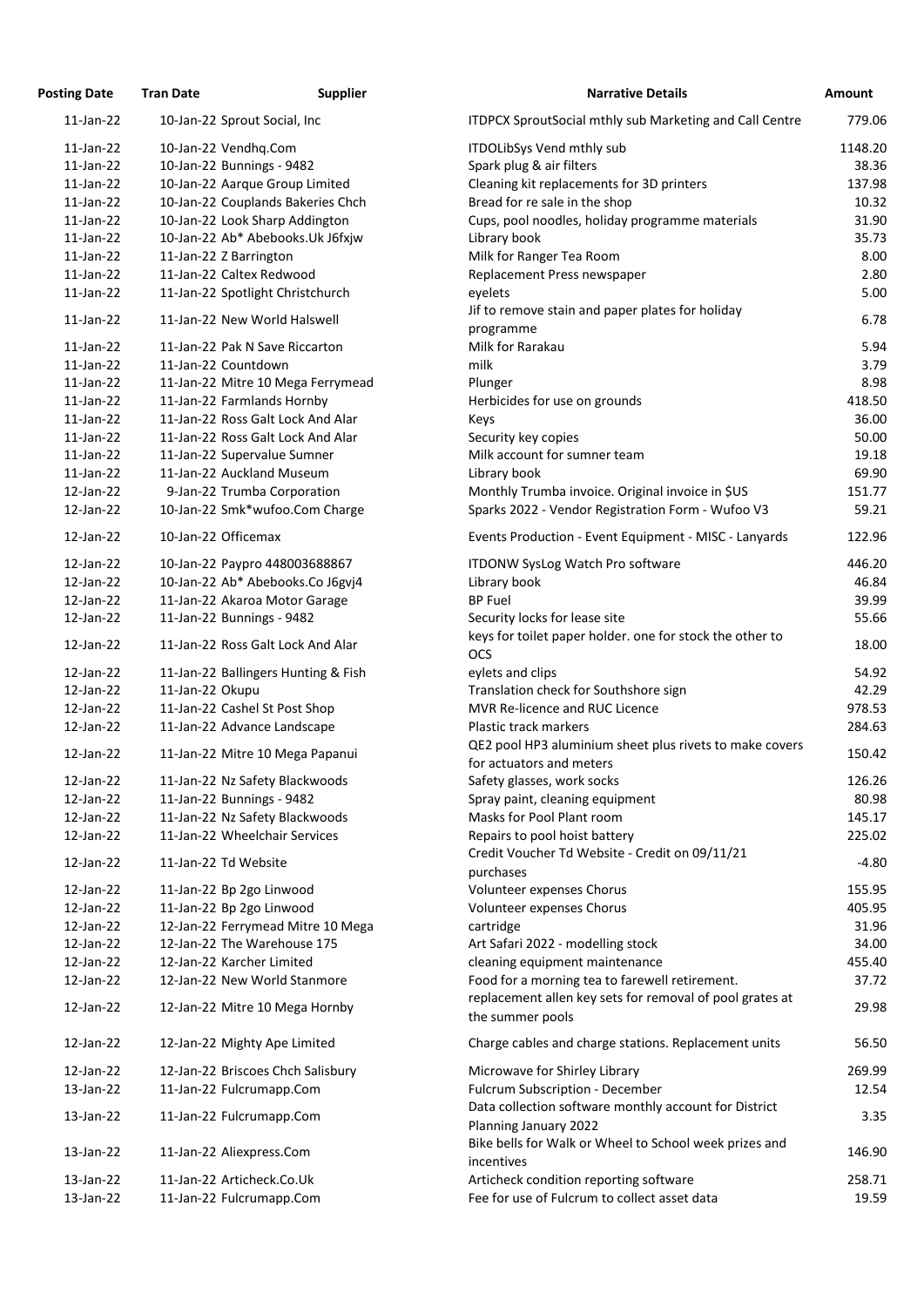| <b>osting Date</b> | <b>Tran Date</b><br><b>Supplier</b> | <b>Narrative Details</b>                                                                                 |
|--------------------|-------------------------------------|----------------------------------------------------------------------------------------------------------|
| 13-Jan-22          | 11-Jan-22 Mumbaiwala                | Hagley Oval lunch cost/ day 3                                                                            |
| 13-Jan-22          | 12-Jan-22 Mitre 10 Mega Hornby      | vegetable plants for the Curators House Garden                                                           |
| 13-Jan-22          | 12-Jan-22 Pb Technologies           | Scada - Network Backup                                                                                   |
| 13-Jan-22          | 12-Jan-22 Mitre 10 Mega Rangiora    | TurpentineStain x 2                                                                                      |
| 13-Jan-22          | 12-Jan-22 Nz Safety Blackwoods      | safety clothing and sunscreen for summer pools                                                           |
| 13-Jan-22          | 12-Jan-22 Bunnings - 9482           | drills<br>2022 Diary for Minn Diary, Size required not avail throug                                      |
| 13-Jan-22          | 12-Jan-22 Whitcoulls                | officemax                                                                                                |
| 13-Jan-22          | 12-Jan-22 Shirley Vet Clinic        | Vet check for dog Bolo held in shelter for prosecution                                                   |
| 13-Jan-22          | 12-Jan-22 Shirley Vet Clinic        | Duplicate Charge in error - refunded same day<br>Credit Voucher Shirley Vet Clinic - Duplicate charge in |
| 13-Jan-22          | 12-Jan-22 Shirley Vet Clinic        | error 12/01/22                                                                                           |
| 13-Jan-22          | 12-Jan-22 Apl Fuelstop Duvauchel    | Fuel for camp vehicles and equipment<br>Irrigation requirements, meths and sprat bottles for             |
| 13-Jan-22          | 12-Jan-22 Bunnings - 9476           | Central Rose garden                                                                                      |
| 13-Jan-22          | 12-Jan-22 Vtnz Northwood            | Rego. label copy for boat trailer.                                                                       |
| 13-Jan-22          | 12-Jan-22 Paramount Pools & Spas    | New ladder steps for Sport pool (due to broken ladders)                                                  |
| 13-Jan-22          | 13-Jan-22 London Street Dairy       | milk etc for Lyttelton Library staff                                                                     |
| 13-Jan-22          | 13-Jan-22 The Warehouse 123         | Items for cleaning and chemical weighing                                                                 |
| 13-Jan-22          | 13-Jan-22 Mitre 10 Mega Ferrymead   | Misc materials for TPT                                                                                   |
| 13-Jan-22          | 13-Jan-22 Briscoes Chch Salisbury   | Replacement Kettle for Staff kitchen                                                                     |
| 13-Jan-22          | 13-Jan-22 The Warehouse 175         | T-shirts for Summertime Reading Prize. And Spares for                                                    |
|                    |                                     | <b>Holiday Programmes</b>                                                                                |
| 13-Jan-22          | 13-Jan-22 Countdown                 | Food for retirement farewell morning tea<br>Coffee for the Chair of the CHCH-CHina Sister City           |
| 13-Jan-22          | 13-Jan-22 The Kitchen Cafe          | Committee                                                                                                |
| 13-Jan-22          | 13-Jan-22 Xcm Group Limited         | New shirt - uniform                                                                                      |
| 13-Jan-22          | 13-Jan-22 New World Prestons        | Items for re sale in the shop                                                                            |
| 13-Jan-22          | 13-Jan-22 Arnold Products Ltd       | Milk and coffee for accommodation                                                                        |
| 13-Jan-22          | 13-Jan-22 New World Fendalton       | <b>Compliment stuff for Manu Competitors</b>                                                             |
| 13-Jan-22          | 13-Jan-22 Mitre 10 Mega Papanui     | Aqua knead for fixing tiles and measure tape                                                             |
| 14-Jan-22          | 12-Jan-22 Fulcrumapp.Com            | rate increase on plan Jan 2022                                                                           |
| 14-Jan-22          | 13-Jan-22 Gowirelessnz              | Fire Response - Replace burnt out repeater Ponds                                                         |
| 14-Jan-22          | 13-Jan-22 The Warehouse 122         | Toys and cleaning/tidying supplies                                                                       |
| 14-Jan-22          | 13-Jan-22 Medisave Australasia      | Finger oximeters for TPT                                                                                 |
| 14-Jan-22          | 13-Jan-22 Pb Tech Online 09 5269200 | Anti-fatigue mat for staff member's stand-up desk                                                        |
| 14-Jan-22          | 13-Jan-22 Woolston Bakery           | Food for retirement morning tea                                                                          |
| 14-Jan-22          | 13-Jan-22 Bunnings - 9482           | Materials for Walking Storytimes event                                                                   |
| 14-Jan-22          | 13-Jan-22 Wilson Parking            | <b>Wilson Parking - Meeting Civic</b>                                                                    |
| 14-Jan-22          | 13-Jan-22 Countdown                 | lil swimmer nappies for resale                                                                           |
| 14-Jan-22          | 13-Jan-22 Bunnings - 9476           | Damp rid product                                                                                         |
| 14-Jan-22          | 13-Jan-22 Bunnings - 9476           | Drop sheet, cleaning tools for artworks                                                                  |
| 14-Jan-22          | 13-Jan-22 Hcd Christchurch          | replacement hose and camlock fittings for the emptying                                                   |
|                    |                                     | out of the pools at QE2 for maintenance                                                                  |
| 14-Jan-22          | 13-Jan-22 Home And Castle Hardware  | Tap - North Beach                                                                                        |
| 14-Jan-22          | 13-Jan-22 Kmart                     | Staff cutlery                                                                                            |
| 14-Jan-22          | 13-Jan-22 Couplands Bakeries Chch   | Bread for re sale in the shop                                                                            |
| 14-Jan-22          | 13-Jan-22 Calendly                  | Calendly subscription                                                                                    |
| 14-Jan-22          | 13-Jan-22 Ccc Parking               | Parking at Civic for meeting                                                                             |
| 14-Jan-22          | 14-Jan-22 Mitre 10 Mega Ferrymead   | Gloves, mask and broom for the tea room.                                                                 |
| 14-Jan-22          | 14-Jan-22 Warehouse Stationery      | bic pens<br>Parking coupons for the Fen-Wai-Har Community &                                              |
| 14-Jan-22          | 14-Jan-22 Fendalton Service Ctr     | Governance Team when travelling into the city for<br>meetings                                            |
| 14-Jan-22          | 14-Jan-22 Mitre 10 Mega Ferrymead   | replacement shower heads plus screws, cable ties etc for<br>plant room at Hot Pools.                     |
| 14-Jan-22          | 14-Jan-22 B J Ball Recurring        | 2 x reams paper for temporary signs<br>2 No. brooms/brushes and hose fittings for Parks pools            |
| 14-Jan-22          | 14-Jan-22 Mitre 10 Mega Papanui     | summer cleaning team                                                                                     |
|                    |                                     |                                                                                                          |

| <b>Posting Date</b> | <b>Tran Date</b>   | <b>Supplier</b>                     | <b>Narrative Details</b>                                                                       | <b>Amount</b> |
|---------------------|--------------------|-------------------------------------|------------------------------------------------------------------------------------------------|---------------|
| $13$ -Jan-22        |                    | 11-Jan-22 Mumbaiwala                | Hagley Oval lunch cost/ day 3                                                                  | 200.00        |
| 13-Jan-22           |                    | 12-Jan-22 Mitre 10 Mega Hornby      | vegetable plants for the Curators House Garden                                                 | 91.36         |
| 13-Jan-22           |                    | 12-Jan-22 Pb Technologies           | Scada - Network Backup                                                                         | 173.21        |
| 13-Jan-22           |                    | 12-Jan-22 Mitre 10 Mega Rangiora    | TurpentineStain x 2                                                                            | 139.92        |
| 13-Jan-22           |                    | 12-Jan-22 Nz Safety Blackwoods      | safety clothing and sunscreen for summer pools                                                 | 329.11        |
| 13-Jan-22           |                    | 12-Jan-22 Bunnings - 9482           | drills                                                                                         | 15.48         |
| 13-Jan-22           |                    | 12-Jan-22 Whitcoulls                | 2022 Diary for Minn Diary, Size required not avail through<br>officemax                        | 18.99         |
| 13-Jan-22           |                    | 12-Jan-22 Shirley Vet Clinic        | Vet check for dog Bolo held in shelter for prosecution                                         | 110.00        |
| 13-Jan-22           |                    | 12-Jan-22 Shirley Vet Clinic        | Duplicate Charge in error - refunded same day                                                  | 110.00        |
| 13-Jan-22           |                    | 12-Jan-22 Shirley Vet Clinic        | Credit Voucher Shirley Vet Clinic - Duplicate charge in<br>error 12/01/22                      | $-110.00$     |
| 13-Jan-22           |                    | 12-Jan-22 Apl Fuelstop Duvauchel    | Fuel for camp vehicles and equipment                                                           | 81.96         |
| 13-Jan-22           |                    | 12-Jan-22 Bunnings - 9476           | Irrigation requirements, meths and sprat bottles for<br>Central Rose garden                    | 123.29        |
| 13-Jan-22           |                    | 12-Jan-22 Vtnz Northwood            | Rego. label copy for boat trailer.                                                             | 4.19          |
| 13-Jan-22           |                    | 12-Jan-22 Paramount Pools & Spas    | New ladder steps for Sport pool (due to broken ladders)                                        | 163.83        |
| 13-Jan-22           |                    | 13-Jan-22 London Street Dairy       | milk etc for Lyttelton Library staff                                                           | 56.91         |
| 13-Jan-22           |                    | 13-Jan-22 The Warehouse 123         | Items for cleaning and chemical weighing                                                       | 31.00         |
| 13-Jan-22           |                    | 13-Jan-22 Mitre 10 Mega Ferrymead   | Misc materials for TPT                                                                         | 152.96        |
| 13-Jan-22           |                    | 13-Jan-22 Briscoes Chch Salisbury   | Replacement Kettle for Staff kitchen<br>T-shirts for Summertime Reading Prize. And Spares for  | 52.00         |
| 13-Jan-22           |                    | 13-Jan-22 The Warehouse 175         | <b>Holiday Programmes</b>                                                                      | 74.97         |
| 13-Jan-22           |                    | 13-Jan-22 Countdown                 | Food for retirement farewell morning tea<br>Coffee for the Chair of the CHCH-CHina Sister City | 27.00         |
| 13-Jan-22           |                    | 13-Jan-22 The Kitchen Cafe          | Committee                                                                                      | 14.20         |
| 13-Jan-22           |                    | 13-Jan-22 Xcm Group Limited         | New shirt - uniform                                                                            | 48.88         |
| 13-Jan-22           |                    | 13-Jan-22 New World Prestons        | Items for re sale in the shop                                                                  | 43.80         |
| 13-Jan-22           |                    | 13-Jan-22 Arnold Products Ltd       | Milk and coffee for accommodation                                                              | 162.97        |
| $13$ -Jan-22        |                    | 13-Jan-22 New World Fendalton       | <b>Compliment stuff for Manu Competitors</b>                                                   | 30.66         |
| 13-Jan-22           |                    | 13-Jan-22 Mitre 10 Mega Papanui     | Aqua knead for fixing tiles and measure tape                                                   | 148.68        |
| 14-Jan-22           |                    | 12-Jan-22 Fulcrumapp.Com            | rate increase on plan Jan 2022                                                                 | 66.26         |
| 14-Jan-22           |                    | 13-Jan-22 Gowirelessnz              | Fire Response - Replace burnt out repeater Ponds                                               | 172.24        |
| 14-Jan-22           |                    | 13-Jan-22 The Warehouse 122         | Toys and cleaning/tidying supplies                                                             | 102.00        |
| 14-Jan-22           |                    | 13-Jan-22 Medisave Australasia      | Finger oximeters for TPT                                                                       | 191.53        |
| 14-Jan-22           |                    | 13-Jan-22 Pb Tech Online 09 5269200 | Anti-fatigue mat for staff member's stand-up desk                                              | 65.85         |
| 14-Jan-22           |                    | 13-Jan-22 Woolston Bakery           | Food for retirement morning tea                                                                | 52.48         |
| 14-Jan-22           |                    | 13-Jan-22 Bunnings - 9482           | Materials for Walking Storytimes event                                                         | 23.98         |
| 14-Jan-22           |                    | 13-Jan-22 Wilson Parking            | <b>Wilson Parking - Meeting Civic</b>                                                          | 4.60          |
| 14-Jan-22           |                    | 13-Jan-22 Countdown                 | lil swimmer nappies for resale                                                                 | 45.59         |
| 14-Jan-22           |                    | 13-Jan-22 Bunnings - 9476           | Damp rid product                                                                               | 29.80         |
| 14-Jan-22           |                    | 13-Jan-22 Bunnings - 9476           | Drop sheet, cleaning tools for artworks                                                        | 106.86        |
| 14-Jan-22           |                    | 13-Jan-22 Hcd Christchurch          | replacement hose and camlock fittings for the emptying                                         | 472.68        |
| 14-Jan-22           |                    | 13-Jan-22 Home And Castle Hardware  | out of the pools at QE2 for maintenance                                                        | 24.98         |
|                     |                    |                                     | Tap - North Beach                                                                              |               |
| 14-Jan-22           | 13-Jan-22 Kmart    |                                     | Staff cutlery                                                                                  | 35.00         |
| 14-Jan-22           |                    | 13-Jan-22 Couplands Bakeries Chch   | Bread for re sale in the shop                                                                  | 12.90         |
| 14-Jan-22           | 13-Jan-22 Calendly |                                     | Calendly subscription                                                                          | 75.49         |
| 14-Jan-22           |                    | 13-Jan-22 Ccc Parking               | Parking at Civic for meeting                                                                   | 9.00          |
| 14-Jan-22           |                    | 14-Jan-22 Mitre 10 Mega Ferrymead   | Gloves, mask and broom for the tea room.                                                       | 66.95         |
| 14-Jan-22           |                    | 14-Jan-22 Warehouse Stationery      | bic pens<br>Parking coupons for the Fen-Wai-Har Community &                                    | 19.88         |
| 14-Jan-22           |                    | 14-Jan-22 Fendalton Service Ctr     | Governance Team when travelling into the city for<br>meetings                                  | 67.50         |
| 14-Jan-22           |                    | 14-Jan-22 Mitre 10 Mega Ferrymead   | replacement shower heads plus screws, cable ties etc for<br>plant room at Hot Pools.           | 96.58         |
| 14-Jan-22           |                    | 14-Jan-22 B J Ball Recurring        | 2 x reams paper for temporary signs                                                            | 183.75        |
| 14-Jan-22           |                    | 14-Jan-22 Mitre 10 Mega Papanui     | 2 No. brooms/brushes and hose fittings for Parks pools<br>summer cleaning team                 | 93.92         |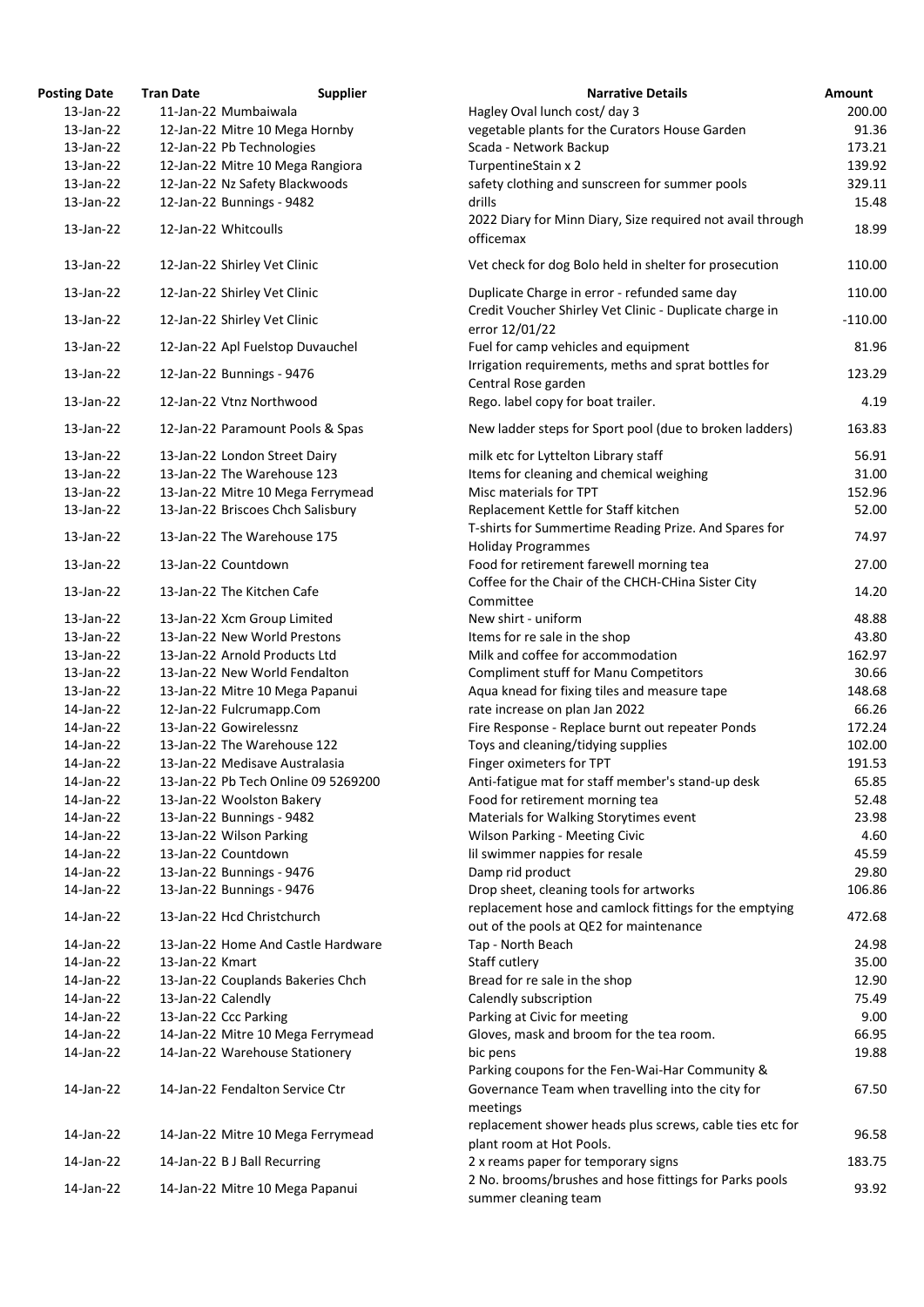| <b>Posting Date</b>    | <b>Tran Date</b>     | <b>Supplier</b>                                                 | <b>Narrative Details</b>                                                                    | <b>Amount</b> |
|------------------------|----------------------|-----------------------------------------------------------------|---------------------------------------------------------------------------------------------|---------------|
| 14-Jan-22              |                      | 14-Jan-22 Mitre 10 Mega Ferrymead                               | Screws, tape                                                                                | 95.           |
| 14-Jan-22              |                      | 14-Jan-22 Mitre 10 Mega Ferrymead                               | Tools                                                                                       | 31.           |
| 14-Jan-22              |                      | 14-Jan-22 Karcher Limited                                       | Cleaning chemicals                                                                          | 113.          |
| 17-Jan-22              |                      | 13-Jan-22 Cranfield Glass                                       | replace window tourist flat 4                                                               | 149.          |
| 17-Jan-22              |                      | 13-Jan-22 Hachpacific.Co.Nz                                     | TDS Tester for water quality                                                                | 216.          |
| 17-Jan-22              |                      | 13-Jan-22 Paypal *conceptdesi                                   | Graphics rendering training for senior architect                                            | 692.          |
| 17-Jan-22              |                      | 14-Jan-22 Bp Connect Hoon Hay                                   | Lawn mower petrol                                                                           | 57.           |
| 17-Jan-22              |                      | 14-Jan-22 Bunnings - 9476                                       | Brackets and bolts for Waltham shelves                                                      | 242.          |
| 17-Jan-22              |                      | 14-Jan-22 Createsend/Com                                        | Campaign Monitor - High Street                                                              | 8.            |
| 17-Jan-22              |                      | 14-Jan-22 Mitre 10 Mega Papanui                                 | hardware supplies                                                                           | 13.           |
| 17-Jan-22              |                      | 14-Jan-22 Mitre 10 Mega Papanui                                 | hardware supplies                                                                           | 29.           |
| 17-Jan-22              | 14-Jan-22 Officemax  |                                                                 | Event Equipment - Lanyard - Office Max                                                      | 377.          |
| 17-Jan-22              |                      | 14-Jan-22 Dominos Pizza Lichfield                               | Farewell afternoon tea for OD Manager.                                                      | 134.          |
| 17-Jan-22              |                      | 14-Jan-22 Ecodrop Parkhouse                                     | Rubbish removal from Church Corner Library grass area                                       | 11.           |
| 17-Jan-22              |                      |                                                                 |                                                                                             | 446.          |
|                        |                      | 14-Jan-22 Dkc Digi-Key Corp<br>14-Jan-22 Freshchoice Parkland   | Tape for blocking out lines for Tactix game                                                 |               |
| 17-Jan-22              |                      |                                                                 | food for Travis wetland volunteer work day                                                  | 28.           |
| 17-Jan-22              |                      | 14-Jan-22 The Sensory Corner                                    | 2 new replacement weighted blanket covers, Fidget balls                                     | 175.          |
| 17-Jan-22              |                      | 14-Jan-22 Bunnings - 9476                                       | Tools - Vehicle                                                                             | 19.           |
| 17-Jan-22              |                      | 14-Jan-22 Bunnings - 9476                                       | Tools                                                                                       | 45.           |
| 17-Jan-22              |                      | 14-Jan-22 Bunnings - 9476                                       | 3x 10 ltr fuel containers                                                                   | 59.           |
| 17-Jan-22              |                      | 14-Jan-22 Nz Safety Blackwoods                                  | Earmuffs and sunglasses Ppe                                                                 | 291.          |
| 17-Jan-22              |                      | 14-Jan-22 Omc Power Equipment                                   | Scrubcutter service                                                                         | 374.          |
| 17-Jan-22              |                      | 14-Jan-22 Hynds Pipe Systems Limite                             | New camlocks for drainage hose for emptying out of QE2<br>pools for maintenance             | 92.           |
| 17-Jan-22              |                      | 14-Jan-22 Bunnings - 9482                                       | Degreaser                                                                                   | 46.           |
| 17-Jan-22              |                      | 14-Jan-22 Bunnings - 9482                                       | resources for volunteers                                                                    | 32.           |
| 17-Jan-22              |                      | 15-Jan-22 New World Prestons                                    | milk and sunscreen for resale                                                               | 65.           |
| 17-Jan-22              |                      | 15-Jan-22 Ecodrop Parkhouse                                     | grass removal from jellie                                                                   | 20.           |
| 17-Jan-22              |                      | 15-Jan-22 New World Rolleston                                   |                                                                                             | 63.           |
|                        |                      |                                                                 | Kitchen supplies Mona Vale<br>Sunscreen x 3                                                 |               |
| 17-Jan-22              | 15-Jan-22 Countdown  |                                                                 |                                                                                             | 66.           |
| 17-Jan-22              |                      | 15-Jan-22 Bunnings - 9476                                       | result of Sat callout with very low pH in leisure pool- had                                 | 16.           |
|                        |                      |                                                                 | to buy sodium carbonate                                                                     |               |
| 17-Jan-22              |                      | 15-Jan-22 Mitre 10 Mega Hornby                                  | result of Sat callout due to pH low in leisure pool. Bought<br>sodium carbonate to raise pH | 59.           |
| 17-Jan-22              |                      | 16-Jan-22 Mobil Aranui                                          | Fuel - Hirepool Vehicle                                                                     | 111.          |
| 17-Jan-22              | 16-Jan-22 Repco      |                                                                 | Parts for Okains Camp Refuse Trailer                                                        | 36.           |
| 17-Jan-22              |                      | 16-Jan-22 New World Lincoln                                     | Washing powder for camp.                                                                    | 25.           |
| 17-Jan-22              |                      | 16-Jan-22 Mitre 10 Mega Papanui                                 | <b>Materials for Culture Galore</b>                                                         | 68.           |
| 17-Jan-22              |                      | 16-Jan-22 Apl Fuelstop Duvauchel                                | Fuel                                                                                        | 61.           |
| 17-Jan-22              |                      | 17-Jan-22 Caltex Redwood                                        | Milk for coffee etc                                                                         | $\mathbf{3}$  |
| 17-Jan-22              |                      | 17-Jan-22 Peninsula Trading Post                                | Ant powder for nesting ants.                                                                | 16.           |
| 17-Jan-22              |                      | 17-Jan-22 Warehouse Stationery                                  | A laminator purchase for the Earthquake Prone building<br>team.                             | 299.          |
| 17-Jan-22              |                      | 17-Jan-22 Pak N Save Riccarton                                  | Consumables for HHR office team                                                             | 8.            |
| 17-Jan-22              |                      | 17-Jan-22 Mitre 10 Mega Papanui                                 | Tap box lid, plants & cleaning products                                                     | 190.          |
| 17-Jan-22              |                      | 17-Jan-22 Mitre 10 Mega Ferrymead                               | Plants, sprayer, rope, pumice                                                               | 425.          |
| 17-Jan-22              |                      | 17-Jan-22 Resene Lichfield St 031                               | Paint for Nina Oberg project in Te Wheke exhibition                                         | 455.          |
|                        |                      |                                                                 |                                                                                             | 9.            |
| 18-Jan-22              |                      | 16-Jan-22 Createsend/Com                                        | Campaign Monitor - Lancaster Park                                                           |               |
| 18-Jan-22              |                      | 16-Jan-22 Safety N Action Limited                               | Safety at Heights Course                                                                    | 345.          |
| 18-Jan-22              |                      | 16-Jan-22 Gowirelessnz                                          | <b>ITDODN Antennae for Events team router</b>                                               | 145.          |
| 18-Jan-22              |                      | 16-Jan-22 Axure Software                                        | <b>ITDPCX Axure wireframing mthly sub</b>                                                   | 147.          |
| 18-Jan-22              |                      | 16-Jan-22 Swiftype.Com                                          | <b>ITDPCX Swiftype mthly sub</b>                                                            | 420.          |
| 18-Jan-22<br>18-Jan-22 |                      | 16-Jan-22 Zoom.Us 888-799-9666<br>16-Jan-22 Dnh*godaddy.Com Nzd | ITDODTS Zoom mthly sub<br>ITDODTS Godaddy connectme, api, adfs, lyncweb,                    | 493.<br>2357. |
| 18-Jan-22              | 17-Jan-22 Z Linwood  |                                                                 | forwardworks web certs renewal<br>Fuel - Hire Vehicle                                       | 12.           |
|                        |                      |                                                                 | Order for 2022 diary, subsequently cancelled and fully                                      |               |
| 18-Jan-22              | 17-Jan-22 Whitcoulls |                                                                 | refunded                                                                                    | 18.           |
| 18-Jan-22              |                      | 17-Jan-22 Amare Safety Christchurch                             | boots for lab staff                                                                         | 154.          |

| ing Date  | Tran Date       | <b>Supplier</b>                     | <b>Narrative Details</b>                                                               | <b>Amount</b> |
|-----------|-----------------|-------------------------------------|----------------------------------------------------------------------------------------|---------------|
| 14-Jan-22 |                 | 14-Jan-22 Mitre 10 Mega Ferrymead   | Screws, tape                                                                           | 95.96         |
| 14-Jan-22 |                 | 14-Jan-22 Mitre 10 Mega Ferrymead   | Tools                                                                                  | 31.14         |
| 14-Jan-22 |                 | 14-Jan-22 Karcher Limited           | Cleaning chemicals                                                                     | 113.85        |
| 17-Jan-22 |                 | 13-Jan-22 Cranfield Glass           | replace window tourist flat 4                                                          | 149.50        |
| 17-Jan-22 |                 | 13-Jan-22 Hachpacific.Co.Nz         | TDS Tester for water quality                                                           | 216.32        |
| 17-Jan-22 |                 | 13-Jan-22 Paypal *conceptdesi       | Graphics rendering training for senior architect                                       | 692.11        |
| 17-Jan-22 |                 | 14-Jan-22 Bp Connect Hoon Hay       | Lawn mower petrol                                                                      | 57.66         |
| 17-Jan-22 |                 | 14-Jan-22 Bunnings - 9476           | Brackets and bolts for Waltham shelves                                                 | 242.95        |
| 17-Jan-22 |                 | 14-Jan-22 Createsend/Com            | Campaign Monitor - High Street                                                         | 8.13          |
| 17-Jan-22 |                 | 14-Jan-22 Mitre 10 Mega Papanui     | hardware supplies                                                                      | 13.44         |
| 17-Jan-22 |                 | 14-Jan-22 Mitre 10 Mega Papanui     | hardware supplies                                                                      | 29.98         |
| 17-Jan-22 |                 | 14-Jan-22 Officemax                 | Event Equipment - Lanyard - Office Max                                                 | 377.98        |
| 17-Jan-22 |                 | 14-Jan-22 Dominos Pizza Lichfield   | Farewell afternoon tea for OD Manager.                                                 | 134.07        |
| 17-Jan-22 |                 | 14-Jan-22 Ecodrop Parkhouse         | Rubbish removal from Church Corner Library grass area                                  | 11.80         |
| 17-Jan-22 |                 | 14-Jan-22 Dkc Digi-Key Corp         | Tape for blocking out lines for Tactix game                                            | 446.43        |
| 17-Jan-22 |                 | 14-Jan-22 Freshchoice Parkland      | food for Travis wetland volunteer work day                                             | 28.68         |
| 17-Jan-22 |                 | 14-Jan-22 The Sensory Corner        | 2 new replacement weighted blanket covers, Fidget balls                                | 175.70        |
| 17-Jan-22 |                 | 14-Jan-22 Bunnings - 9476           | Tools - Vehicle                                                                        | 19.90         |
| 17-Jan-22 |                 | 14-Jan-22 Bunnings - 9476           | Tools                                                                                  | 45.54         |
| 17-Jan-22 |                 | 14-Jan-22 Bunnings - 9476           | 3x 10 Itr fuel containers                                                              | 59.94         |
| 17-Jan-22 |                 | 14-Jan-22 Nz Safety Blackwoods      | Earmuffs and sunglasses Ppe                                                            | 291.10        |
| 17-Jan-22 |                 | 14-Jan-22 Omc Power Equipment       | Scrubcutter service                                                                    | 374.51        |
| 17-Jan-22 |                 | 14-Jan-22 Hynds Pipe Systems Limite | New camlocks for drainage hose for emptying out of QE2<br>pools for maintenance        | 92.77         |
| 17-Jan-22 |                 | 14-Jan-22 Bunnings - 9482           | Degreaser                                                                              | 46.90         |
| 17-Jan-22 |                 | 14-Jan-22 Bunnings - 9482           | resources for volunteers                                                               | 32.45         |
| 17-Jan-22 |                 | 15-Jan-22 New World Prestons        | milk and sunscreen for resale                                                          | 65.02         |
| 17-Jan-22 |                 | 15-Jan-22 Ecodrop Parkhouse         | grass removal from jellie                                                              | 20.72         |
| 17-Jan-22 |                 | 15-Jan-22 New World Rolleston       | Kitchen supplies Mona Vale                                                             | 63.89         |
| 17-Jan-22 |                 | 15-Jan-22 Countdown                 | Sunscreen x 3                                                                          | 66.95         |
| 17-Jan-22 |                 | 15-Jan-22 Bunnings - 9476           | result of Sat callout with very low pH in leisure pool- had<br>to buy sodium carbonate | 16.98         |
|           |                 |                                     | result of Sat callout due to pH low in leisure pool. Bought                            |               |
| 17-Jan-22 |                 | 15-Jan-22 Mitre 10 Mega Hornby      | sodium carbonate to raise pH                                                           | 59.94         |
| 17-Jan-22 |                 | 16-Jan-22 Mobil Aranui              | Fuel - Hirepool Vehicle                                                                | 111.89        |
| 17-Jan-22 | 16-Jan-22 Repco |                                     | Parts for Okains Camp Refuse Trailer                                                   | 36.00         |
| 17-Jan-22 |                 | 16-Jan-22 New World Lincoln         | Washing powder for camp.                                                               | 25.20         |
| 17-Jan-22 |                 | 16-Jan-22 Mitre 10 Mega Papanui     | <b>Materials for Culture Galore</b>                                                    | 68.86         |
| 17-Jan-22 |                 | 16-Jan-22 Apl Fuelstop Duvauchel    | Fuel                                                                                   | 61.43         |
| 17-Jan-22 |                 | 17-Jan-22 Caltex Redwood            | Milk for coffee etc                                                                    | 3.99          |
| 17-Jan-22 |                 | 17-Jan-22 Peninsula Trading Post    | Ant powder for nesting ants.                                                           | 16.95         |
| 17-Jan-22 |                 | 17-Jan-22 Warehouse Stationery      | A laminator purchase for the Earthquake Prone building<br>team.                        | 299.00        |
| 17-Jan-22 |                 | 17-Jan-22 Pak N Save Riccarton      | Consumables for HHR office team                                                        | 8.90          |
| 17-Jan-22 |                 | 17-Jan-22 Mitre 10 Mega Papanui     | Tap box lid, plants & cleaning products                                                | 190.33        |
| 17-Jan-22 |                 | 17-Jan-22 Mitre 10 Mega Ferrymead   | Plants, sprayer, rope, pumice                                                          | 425.87        |
| 17-Jan-22 |                 | 17-Jan-22 Resene Lichfield St 031   | Paint for Nina Oberg project in Te Wheke exhibition                                    | 455.72        |
| 18-Jan-22 |                 | 16-Jan-22 Createsend/Com            | Campaign Monitor - Lancaster Park                                                      | 9.91          |
| 18-Jan-22 |                 | 16-Jan-22 Safety N Action Limited   | Safety at Heights Course                                                               | 345.00        |
| 18-Jan-22 |                 | 16-Jan-22 Gowirelessnz              | <b>ITDODN</b> Antennae for Events team router                                          | 145.77        |
| 18-Jan-22 |                 | 16-Jan-22 Axure Software            | <b>ITDPCX Axure wireframing mthly sub</b>                                              | 147.64        |
| 18-Jan-22 |                 | 16-Jan-22 Swiftype.Com              | <b>ITDPCX Swiftype mthly sub</b>                                                       | 420.33        |
| 18-Jan-22 |                 | 16-Jan-22 Zoom.Us 888-799-9666      | ITDODTS Zoom mthly sub                                                                 | 493.18        |
| 18-Jan-22 |                 | 16-Jan-22 Dnh*godaddy.Com Nzd       | ITDODTS Godaddy connectme, api, adfs, lyncweb,<br>forwardworks web certs renewal       | 2357.40       |
| 18-Jan-22 |                 | 17-Jan-22 Z Linwood                 | Fuel - Hire Vehicle                                                                    | 12.07         |
| 18-Jan-22 |                 | 17-Jan-22 Whitcoulls                | Order for 2022 diary, subsequently cancelled and fully<br>refunded                     | 18.99         |
| 18-Jan-22 |                 | 17-Jan-22 Amare Safety Christchurch | boots for lab staff                                                                    | 154.79        |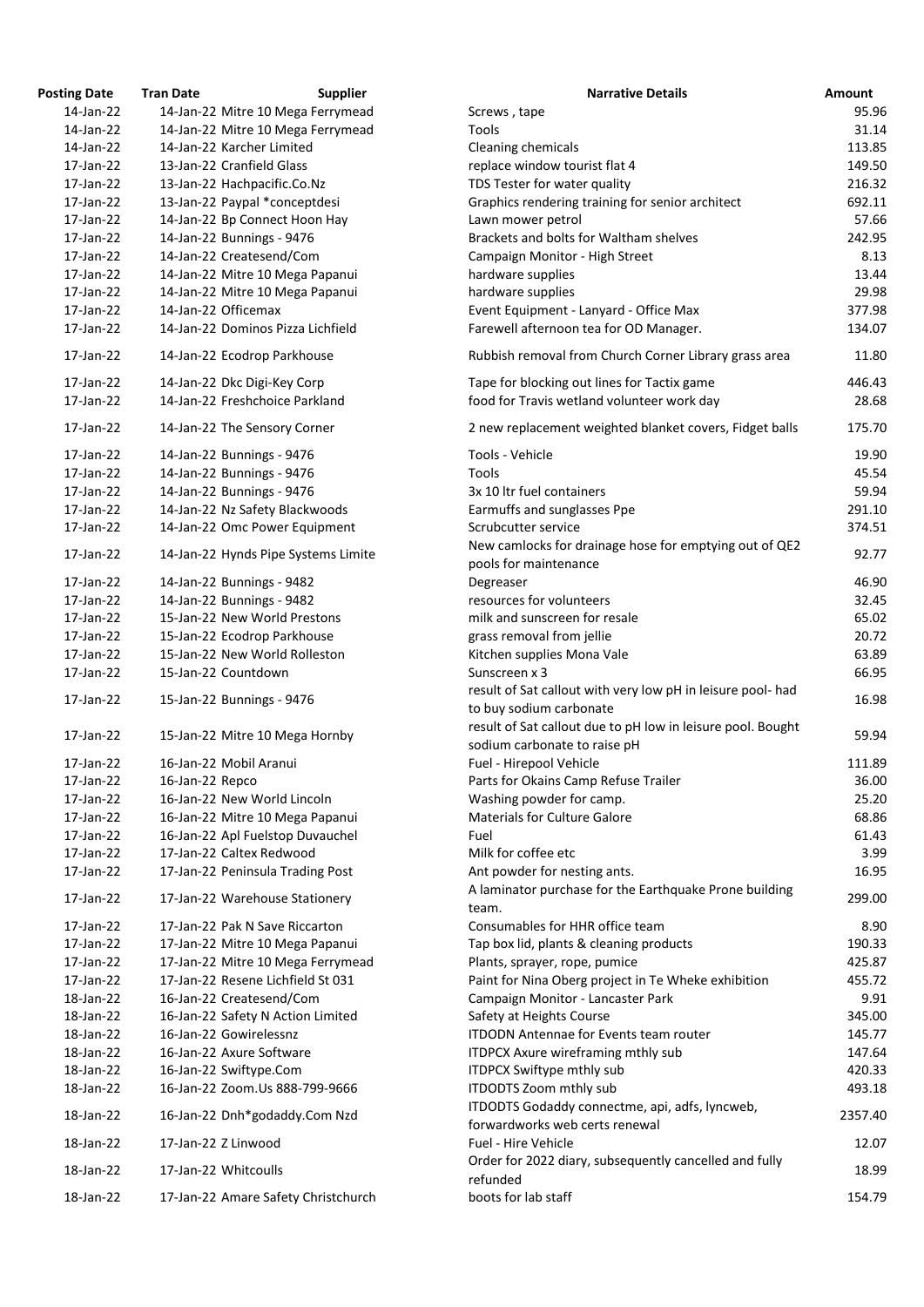| osting Date | <b>Tran Date</b>                   | <b>Supplier</b>                     | <b>Narrative Details</b>                                                                            |
|-------------|------------------------------------|-------------------------------------|-----------------------------------------------------------------------------------------------------|
| 18-Jan-22   | 17-Jan-22 Freshchoice Parkland     |                                     | dishwasher tabs for South New Brighton Community                                                    |
|             |                                    |                                     | Centre                                                                                              |
| 18-Jan-22   | 17-Jan-22 Akaroa Motor Garage      |                                     | Gas bottle refill for camp.                                                                         |
| 18-Jan-22   | 17-Jan-22 Hirepool Port A Loo      |                                     | Barriers for Taiora pool whilst empty                                                               |
| 18-Jan-22   | 17-Jan-22 Nz Safety Blackwoods     |                                     | PPE Jacket                                                                                          |
| 18-Jan-22   | 17-Jan-22 Nz Safety Blackwoods     |                                     | PPE Gear                                                                                            |
| 18-Jan-22   | 17-Jan-22 Aliexpress.Com           |                                     | Lunar New Year items                                                                                |
| 18-Jan-22   | 17-Jan-22 Nz Safety Blackwoods     |                                     | Safety BootsGeneral Safety Gear for Survey Team Us                                                  |
| 18-Jan-22   | 17-Jan-22 Wilson Parking           |                                     | <b>Wilson Parking - Meeting Civic</b>                                                               |
| 18-Jan-22   | 17-Jan-22 Calder Electronics       |                                     | <b>ITDODN Terminal Block for Events Router</b>                                                      |
| 18-Jan-22   | 17-Jan-22 Little River Cafe & Sto  |                                     | Milk Little River staffroom                                                                         |
| 18-Jan-22   | 17-Jan-22 Couplands Bakeries Papan |                                     | Bread for re sale in the shop                                                                       |
| 18-Jan-22   | 17-Jan-22 Look Sharp Addington     |                                     | balls for holiday programme                                                                         |
| 18-Jan-22   | 18-Jan-22 Warehouse Stationery     |                                     | Stationary required for Rec Centre's cheaper than Of                                                |
|             |                                    |                                     | Max                                                                                                 |
| 18-Jan-22   | 18-Jan-22 Mitre 10 Mega Ferrymead  |                                     | cleaning products                                                                                   |
| 18-Jan-22   | 18-Jan-22 Countdown                |                                     | sunscreen for resale                                                                                |
| 18-Jan-22   | 18-Jan-22 Mitre 10 Mega Ferrymead  |                                     | cleaning products                                                                                   |
| 18-Jan-22   | 18-Jan-22 Cw Events & Enterprises  |                                     | Staff training                                                                                      |
| 18-Jan-22   | 18-Jan-22 Mitre 10 Beckenham       |                                     | Nuts, bolts and washers.                                                                            |
| 18-Jan-22   | 18-Jan-22 Fishpond Co NZ           |                                     | Library book                                                                                        |
| 18-Jan-22   | 18-Jan-22 Athena Books             |                                     | 1 x large farewell card                                                                             |
| 19-Jan-22   |                                    | 17-Jan-22 Www.Mapsmadeeasy.Com      | ITDO Map Pilot Pro mth sub INTS Survey                                                              |
| 19-Jan-22   | 17-Jan-22 Maps Made Easy Annual    |                                     | ITDO Map Pilot Pro annual sub INTS Survey team                                                      |
| 19-Jan-22   | 17-Jan-22 Dnh*godaddy.Com Nzd      |                                     | ITDO SSL certs sdi and accessedge                                                                   |
| 19-Jan-22   | 18-Jan-22 Whitcoulls               |                                     | Credit Voucher Whitcoulls - cancelled order for diary                                               |
| 19-Jan-22   | 18-Jan-22 Kevin Daly Mowers Ltd    |                                     | repairs + reset lawn master reel mower                                                              |
| 19-Jan-22   | 18-Jan-22 Mitre 10 Mega Ferrymead  |                                     | In House Maintenance - WO                                                                           |
| 19-Jan-22   | 18-Jan-22 Mulford Plastics (Nz     |                                     | Plastic for Avebury pool grate                                                                      |
| 19-Jan-22   | 18-Jan-22 Noel Leeming 3q - Nort   |                                     | electronic supplies                                                                                 |
| 19-Jan-22   | 18-Jan-22 Sunson Asian Food Ma     |                                     | 29 x Lanterns                                                                                       |
| 19-Jan-22   | 18-Jan-22 Calendly                 |                                     | monthly calendly subscription                                                                       |
| 19-Jan-22   | 18-Jan-22 Calendly                 |                                     | monthly calendly subscription                                                                       |
| 19-Jan-22   | 18-Jan-22 Calendly                 |                                     | monthly calendly subscription                                                                       |
| 19-Jan-22   | 18-Jan-22 Calendly                 |                                     | monthly calendly subscription                                                                       |
| 19-Jan-22   | 18-Jan-22 Warehouse Stationery     |                                     | Adhesive hooks for response vehicles and volunteer I                                                |
| 19-Jan-22   |                                    | 18-Jan-22 Bunnings - 9532 Chch Arpt | keys.<br>Shelf pins for the cupboards in Turanga 3rd floor - atl<br>40 of these were missing        |
| 19-Jan-22   |                                    | 18-Jan-22 Pb Tech Online 09 5269200 | USB Hub for WFH                                                                                     |
| 19-Jan-22   | 18-Jan-22 The Warehouse 123        |                                     | oil burner for change room (stolen)Table                                                            |
| 19-Jan-22   | 18-Jan-22 Four Square Akaroa       |                                     | Face masks etc                                                                                      |
| 19-Jan-22   | 18-Jan-22 Freshchoice Barrington   |                                     | Kitchen supplies no 4                                                                               |
| 19-Jan-22   | 18-Jan-22 Hcd Christchurch         |                                     | repair to Wave machine. Duct had split and failed s/s<br>clamps. Bought replacement duct and clamps |
| 19-Jan-22   | 18-Jan-22 Kmart                    |                                     | Cutlery for staff room at Graham Condon                                                             |
| 19-Jan-22   | 18-Jan-22 Spotlight Pty Ltd Nzd    |                                     | New / Additional Cameo Sihouette cutter                                                             |
|             |                                    |                                     | Prusa 3D Printer kit and assembled plus freight for                                                 |
| 19-Jan-22   | 18-Jan-22 Rc Hobbies               |                                     | Libraries                                                                                           |
| 19-Jan-22   | 18-Jan-22 Bp Connect Marshlands    |                                     | LPG gas for BBQ trailer                                                                             |
| 19-Jan-22   | 19-Jan-22 Mitre 10 Beckenham       |                                     | Trolley for moving Seized Equipment                                                                 |
| 19-Jan-22   | 19-Jan-22 Bbb Addington            |                                     | cotton mesh bags for Curators House Vegetable gard                                                  |
| 19-Jan-22   | 19-Jan-22 Mitre 10 Beckenham       |                                     | Washers Mudguard 1/4 z13                                                                            |
| 19-Jan-22   | 19-Jan-22 Rubber Monkey Sales      |                                     | Photography equipment, Media Team                                                                   |
| 19-Jan-22   | 19-Jan-22 Pak N Save Moorhouse     |                                     | Sparks 2022 - Crew Catering - PNS 2 \$146.68                                                        |
| 19-Jan-22   | 19-Jan-22 Ccc Lichfield Carpark    |                                     | Parking for justice precinct meetings                                                               |
| 19-Jan-22   | 19-Jan-22 New World Stanmore       |                                     | Dog rolls for impounded dogs                                                                        |
| 19-Jan-22   | 19-Jan-22 Nzrc Online Shop         |                                     | Parks cadet First aid training                                                                      |

| <b>Posting Date</b> | <b>Tran Date</b>   | <b>Supplier</b>                     | <b>Narrative Details</b>                                                                                | <b>Amount</b> |
|---------------------|--------------------|-------------------------------------|---------------------------------------------------------------------------------------------------------|---------------|
| 18-Jan-22           |                    | 17-Jan-22 Freshchoice Parkland      | dishwasher tabs for South New Brighton Community                                                        | 22.00         |
|                     |                    |                                     | Centre                                                                                                  |               |
| 18-Jan-22           |                    | 17-Jan-22 Akaroa Motor Garage       | Gas bottle refill for camp.                                                                             | 39.90         |
| 18-Jan-22           |                    | 17-Jan-22 Hirepool Port A Loo       | Barriers for Taiora pool whilst empty                                                                   | 414.00        |
| 18-Jan-22           |                    | 17-Jan-22 Nz Safety Blackwoods      | PPE Jacket                                                                                              | 217.35        |
| 18-Jan-22           |                    | 17-Jan-22 Nz Safety Blackwoods      | PPE Gear                                                                                                | 393.63        |
| 18-Jan-22           |                    | 17-Jan-22 Aliexpress.Com            | Lunar New Year items                                                                                    | 71.41         |
| 18-Jan-22           |                    | 17-Jan-22 Nz Safety Blackwoods      | Safety BootsGeneral Safety Gear for Survey Team Use.                                                    | 321.71        |
| 18-Jan-22           |                    | 17-Jan-22 Wilson Parking            | <b>Wilson Parking - Meeting Civic</b>                                                                   | 6.60          |
| 18-Jan-22           |                    | 17-Jan-22 Calder Electronics        | <b>ITDODN Terminal Block for Events Router</b>                                                          | 3.00          |
| 18-Jan-22           |                    | 17-Jan-22 Little River Cafe & Sto   | Milk Little River staffroom                                                                             | 10.20         |
| 18-Jan-22           |                    | 17-Jan-22 Couplands Bakeries Papan  | Bread for re sale in the shop                                                                           | 7.74          |
| 18-Jan-22           |                    | 17-Jan-22 Look Sharp Addington      | balls for holiday programme                                                                             | 4.00          |
| 18-Jan-22           |                    | 18-Jan-22 Warehouse Stationery      | Stationary required for Rec Centre's cheaper than Office<br>Max                                         | 509.86        |
| 18-Jan-22           |                    | 18-Jan-22 Mitre 10 Mega Ferrymead   | cleaning products                                                                                       | 176.68        |
| 18-Jan-22           |                    | 18-Jan-22 Countdown                 | sunscreen for resale                                                                                    | 259.20        |
| 18-Jan-22           |                    | 18-Jan-22 Mitre 10 Mega Ferrymead   | cleaning products                                                                                       | 356.11        |
| 18-Jan-22           |                    | 18-Jan-22 Cw Events & Enterprises   | Staff training                                                                                          | 414.00        |
| 18-Jan-22           |                    | 18-Jan-22 Mitre 10 Beckenham        | Nuts, bolts and washers.                                                                                | 77.73         |
| 18-Jan-22           |                    | 18-Jan-22 Fishpond Co NZ            | Library book                                                                                            | 180.47        |
| 18-Jan-22           |                    | 18-Jan-22 Athena Books              | 1 x large farewell card                                                                                 | 10.99         |
| 19-Jan-22           |                    | 17-Jan-22 Www.Mapsmadeeasy.Com      | ITDO Map Pilot Pro mth sub INTS Survey                                                                  | 22.66         |
| 19-Jan-22           |                    | 17-Jan-22 Maps Made Easy Annual     | ITDO Map Pilot Pro annual sub INTS Survey team                                                          | 203.96        |
| 19-Jan-22           |                    | 17-Jan-22 Dnh*godaddy.Com Nzd       | ITDO SSL certs sdi and accessedge                                                                       | 2115.95       |
| 19-Jan-22           |                    | 18-Jan-22 Whitcoulls                | Credit Voucher Whitcoulls - cancelled order for diary                                                   | $-18.99$      |
| 19-Jan-22           |                    | 18-Jan-22 Kevin Daly Mowers Ltd     | repairs + reset lawn master reel mower                                                                  | 374.00        |
| 19-Jan-22           |                    | 18-Jan-22 Mitre 10 Mega Ferrymead   | In House Maintenance - WO                                                                               | 30.67         |
| 19-Jan-22           |                    | 18-Jan-22 Mulford Plastics (Nz      |                                                                                                         | 25.00         |
| 19-Jan-22           |                    | 18-Jan-22 Noel Leeming 3q - Nort    | Plastic for Avebury pool grate<br>electronic supplies                                                   | 104.98        |
| 19-Jan-22           |                    | 18-Jan-22 Sunson Asian Food Ma      | 29 x Lanterns                                                                                           | 271.20        |
|                     |                    |                                     |                                                                                                         | 45.33         |
| 19-Jan-22           | 18-Jan-22 Calendly |                                     | monthly calendly subscription                                                                           |               |
| 19-Jan-22           | 18-Jan-22 Calendly |                                     | monthly calendly subscription                                                                           | 67.99         |
| 19-Jan-22           | 18-Jan-22 Calendly |                                     | monthly calendly subscription                                                                           | 90.64         |
| 19-Jan-22           | 18-Jan-22 Calendly |                                     | monthly calendly subscription                                                                           | 135.97        |
| 19-Jan-22           |                    | 18-Jan-22 Warehouse Stationery      | Adhesive hooks for response vehicles and volunteer base<br>keys.                                        | 44.00         |
| 19-Jan-22           |                    | 18-Jan-22 Bunnings - 9532 Chch Arpt | Shelf pins for the cupboards in Turanga 3rd floor - atleast<br>40 of these were missing                 | 11.69         |
| 19-Jan-22           |                    | 18-Jan-22 Pb Tech Online 09 5269200 | USB Hub for WFH                                                                                         | 54.83         |
| 19-Jan-22           |                    | 18-Jan-22 The Warehouse 123         | oil burner for change room (stolen)Table                                                                | 147.00        |
| 19-Jan-22           |                    | 18-Jan-22 Four Square Akaroa        | Face masks etc                                                                                          | 65.24         |
| 19-Jan-22           |                    | 18-Jan-22 Freshchoice Barrington    | Kitchen supplies no 4                                                                                   | 21.04         |
| 19-Jan-22           |                    | 18-Jan-22 Hcd Christchurch          | repair to Wave machine. Duct had split and failed s/steel<br>clamps. Bought replacement duct and clamps | 452.39        |
| 19-Jan-22           | 18-Jan-22 Kmart    |                                     | Cutlery for staff room at Graham Condon                                                                 | 20.00         |
| 19-Jan-22           |                    | 18-Jan-22 Spotlight Pty Ltd Nzd     | New / Additional Cameo Sihouette cutter                                                                 | 561.99        |
| 19-Jan-22           |                    | 18-Jan-22 Rc Hobbies                | Prusa 3D Printer kit and assembled plus freight for<br>Libraries                                        | 7601.00       |
| 19-Jan-22           |                    | 18-Jan-22 Bp Connect Marshlands     | LPG gas for BBQ trailer                                                                                 | 79.98         |
| 19-Jan-22           |                    | 19-Jan-22 Mitre 10 Beckenham        | Trolley for moving Seized Equipment                                                                     | 30.00         |
| 19-Jan-22           |                    | 19-Jan-22 Bbb Addington             | cotton mesh bags for Curators House Vegetable garden                                                    | 17.40         |
| 19-Jan-22           |                    | 19-Jan-22 Mitre 10 Beckenham        | Washers Mudguard 1/4 z13                                                                                | 3.90          |
| 19-Jan-22           |                    | 19-Jan-22 Rubber Monkey Sales       | Photography equipment, Media Team                                                                       | 271.64        |
| 19-Jan-22           |                    | 19-Jan-22 Pak N Save Moorhouse      | Sparks 2022 - Crew Catering - PNS 2 \$146.68                                                            | 146.68        |
| 19-Jan-22           |                    | 19-Jan-22 Ccc Lichfield Carpark     | Parking for justice precinct meetings                                                                   | 15.00         |
| 19-Jan-22           |                    | 19-Jan-22 New World Stanmore        | Dog rolls for impounded dogs                                                                            | 39.54         |
| 19-Jan-22           |                    | 19-Jan-22 Nzrc Online Shop          | Parks cadet First aid training                                                                          | 940.01        |
|                     |                    |                                     |                                                                                                         |               |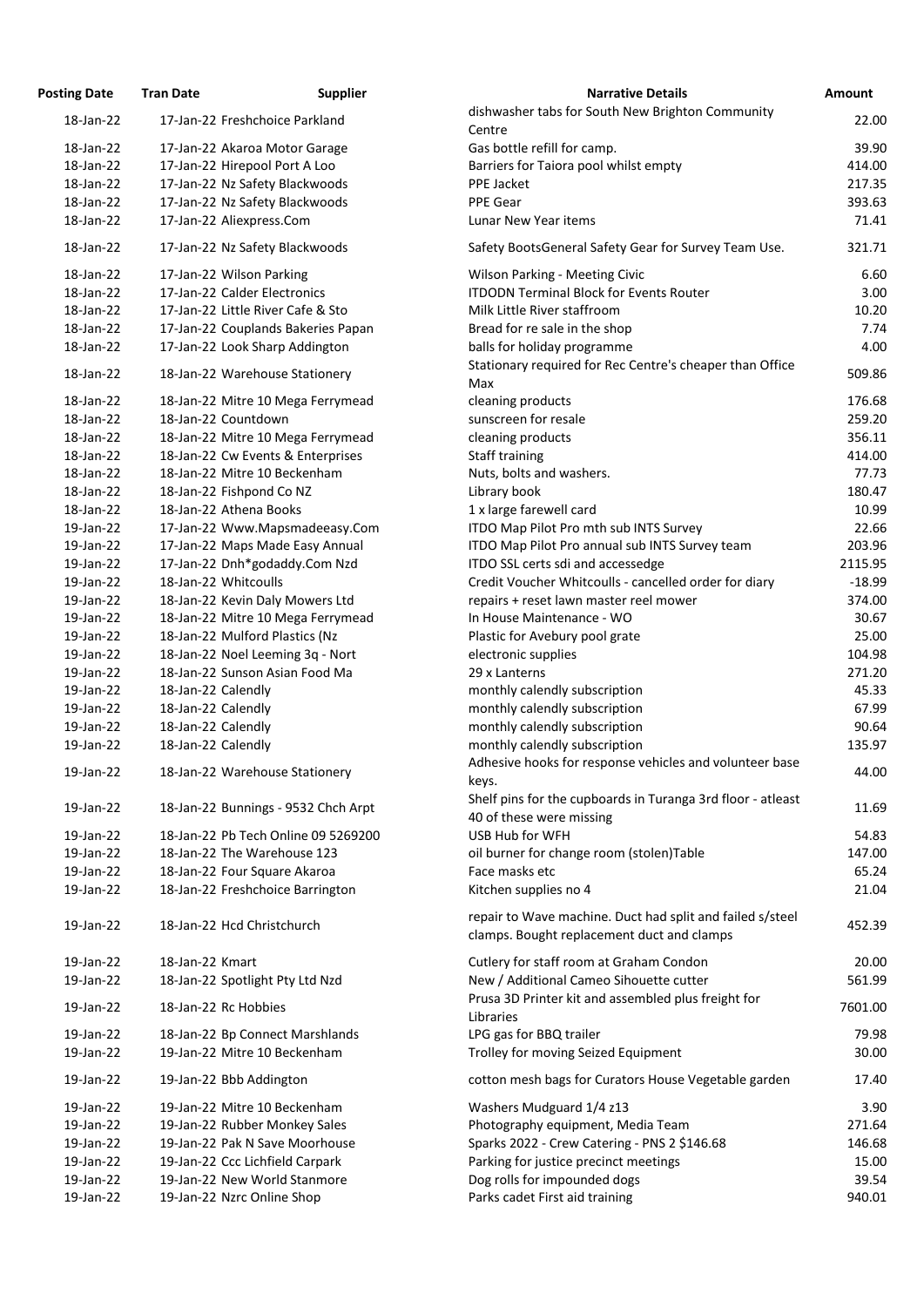| <b>osting Date</b> | <b>Tran Date</b>   | <b>Supplier</b>                     | <b>Narrative Details</b>                                   |
|--------------------|--------------------|-------------------------------------|------------------------------------------------------------|
| 19-Jan-22          | 19-Jan-22 Weldplus |                                     | In House Maintance WO                                      |
| 19-Jan-22          |                    | 19-Jan-22 Bioguard Poolside Chch    | pool filters                                               |
|                    |                    |                                     | long recip Saw blades plus cutting discs to get access at  |
| 19-Jan-22          |                    | 19-Jan-22 Mitre 10 Mega Ferrymead   | cutting pump mount stainless bolts out                     |
| 19-Jan-22          |                    | 19-Jan-22 Mitre 10 Beckenham        | 6 volt Battery for Store torch                             |
| 19-Jan-22          |                    | 19-Jan-22 Ccc Parking               | Parking at Civic for meeting                               |
| 20-Jan-22          |                    | 18-Jan-22 Cranford Mowers & Hire    | Pull start handles for plant                               |
| 20-Jan-22          |                    | 19-Jan-22 New World Bishopdale      | Milk for Bottle Lake tea room                              |
| 20-Jan-22          |                    | 19-Jan-22 Bunnings - 9476           | <b>Batteries for Noise Meter</b>                           |
| 20-Jan-22          |                    | 19-Jan-22 Super Cheap Auto          | Parts for Okains Camp Refuse Trailer                       |
|                    |                    |                                     | Sparks 2022 - Event Equipment - Covid Scanner Cords -      |
| 20-Jan-22          |                    | 19-Jan-22 The Warehouse 123         | MISC - Warehouse                                           |
| 20-Jan-22          |                    | 19-Jan-22 Countdown                 | Sparks 2022 - Crew Catering                                |
| 20-Jan-22          |                    | 19-Jan-22 Wilson Parking            | <b>Wilson Parking - Meeting Civic</b>                      |
| 20-Jan-22          |                    | 19-Jan-22 Kaiser Brew Garden        | Leaving Function                                           |
| 20-Jan-22          |                    | 19-Jan-22 Blacks Fasteners          | Socket taper pressure plug, irrigation.                    |
| 20-Jan-22          |                    | 19-Jan-22 Sign Network Ltd          | 450x300mm Coreflutes.                                      |
| 20-Jan-22          |                    | 19-Jan-22 Bargain Chemist Papanui   | Masks for staff - Covid protection.                        |
| 20-Jan-22          |                    | 19-Jan-22 Mitre 10 Mega Papanui     | Masks for staff - Covid protection.                        |
|                    |                    |                                     |                                                            |
| 20-Jan-22          |                    | 19-Jan-22 Kmart - Riccarton         | Items for Emergency housing packs. MSD to reimburse        |
| 20-Jan-22          |                    | 19-Jan-22 Twodollarthingchristchur  | Items for the MSD Emergency Housing Activity packs.        |
|                    |                    |                                     | MSD to re imburse money                                    |
| 20-Jan-22          |                    | 19-Jan-22 Sporeshift                | Mushroom spores for library programme/event                |
| 20-Jan-22          |                    | 19-Jan-22 Hcd Christchurch          | In House Maintenance                                       |
| 20-Jan-22          |                    | 19-Jan-22 Wilson Parking            | parking for meeting                                        |
| 20-Jan-22          |                    | 19-Jan-22 The Service Company Ltd C | Cleaning chemicals & equipment                             |
| 20-Jan-22          |                    | 19-Jan-22 Bunnings - 9476           | Required to measure compliance                             |
| 20-Jan-22          |                    | 19-Jan-22 Nz Safety Blackwoods      | Sun blocks for Summer pools and Jellie Park                |
| 20-Jan-22          |                    | 20-Jan-22 Pest Control Research     | Pest control supplies                                      |
| 20-Jan-22          |                    | 20-Jan-22 Pak N Save Moorhouse      | Leaving Catering for Compliance Support Team               |
| 20-Jan-22          |                    | 20-Jan-22 Stuff Ps Recurring        | Stuff subscription                                         |
| 20-Jan-22          |                    | 20-Jan-22 Stuff Ps Recurring        | Stuff subscription                                         |
| 20-Jan-22          |                    | 20-Jan-22 Stuff Ps Recurring        | Stuff subscription                                         |
| 20-Jan-22          |                    | 20-Jan-22 Ccc Parking               | parking charge for meeting attendance                      |
| 20-Jan-22          |                    | 20-Jan-22 Stuff Ps Recurring        | The Press subscription for Christchurch Art Gallery        |
|                    |                    |                                     | archives                                                   |
| 20-Jan-22          |                    | 20-Jan-22 Northlands Animal Care    | Spey paid for classified dog Willow                        |
| 20-Jan-22          |                    | 20-Jan-22 Mitre 10 Mega Ferrymead   | <b>Bug Zapper - Reception</b>                              |
| 20-Jan-22          |                    | 20-Jan-22 Mitre 10 Mega Papanui     | cleaning products, plants                                  |
|                    |                    |                                     | more aluminium sheet for QE2 to make additional BMS        |
| 20-Jan-22          |                    | 20-Jan-22 Mitre 10 Mega Papanui     | sensor covers not installed                                |
| 20-Jan-22          |                    | 20-Jan-22 Battery Masta Ltd         | Rechargeable batteries.                                    |
| 20-Jan-22          |                    | 20-Jan-22 Battery Masta Ltd         | Rechargeable battery charger                               |
| 20-Jan-22          |                    | 20-Jan-22 Battery Masta Ltd         | Toilet counter batteries                                   |
| 20-Jan-22          |                    | 20-Jan-22 Countdown                 | 6 x boxes of Tissues for Appeals, 2 x Nugget for officers, |
|                    |                    |                                     | x Sun screen for officers                                  |
| 20-Jan-22          |                    | 20-Jan-22 Mitre 10 Mega Ferrymead   | window handle South Library                                |
| 20-Jan-22          |                    | 20-Jan-22 Waterforce Christchurch   | NPW Hose tap replacements Athletics                        |
| 20-Jan-22          |                    | 20-Jan-22 Mitre 10 Mega Hornby      | NPW Tools and tape fittings                                |
| 20-Jan-22          |                    | 20-Jan-22 Mitre 10 Mega Hornby      | NPW Tennis wind break project. Weed matting                |
| 21-Jan-22          |                    | 19-Jan-22 Nzls Cle Limited          | Webinar on covid and workplaces - for Legal Team           |
| 21-Jan-22          |                    | 19-Jan-22 Facebk *eggccakdv2        | Facebook social media Summertimes                          |
| 21-Jan-22          |                    | 19-Jan-22 Liquor King Cranford      | Sparks 2022 - Chiller Trailer Hire - Liquor King           |
| 21-Jan-22          |                    | 19-Jan-22 Project Mgmt Institute    | <b>Training</b>                                            |
| 21-Jan-22          |                    | 19-Jan-22 Fat Eddies                | Farewell catering.                                         |
| 21-Jan-22          |                    | 20-Jan-22 Stihl Shop Northwood      | electric pole saw service                                  |
| $21$ -Jan-22       |                    | 20-Jan-22 Bp Connect Dallington     | Fuel - Hirepool Vehicle                                    |
|                    |                    |                                     | Holder for phone used to verify vaccine passports at       |
| 21-Jan-22          |                    | 20-Jan-22 Q Variety Store Palm      | Gallery entry - allowing more distance between betwee      |

| <b>Posting Date</b> | <b>Tran Date</b>     | <b>Supplier</b>                     | <b>Narrative Details</b>                                                     | <b>Amount</b> |
|---------------------|----------------------|-------------------------------------|------------------------------------------------------------------------------|---------------|
| 19-Jan-22           | 19-Jan-22 Weldplus   |                                     | In House Maintance WO                                                        | 193.61        |
| 19-Jan-22           |                      | 19-Jan-22 Bioguard Poolside Chch    | pool filters                                                                 | 211.60        |
|                     |                      |                                     | long recip Saw blades plus cutting discs to get access at                    |               |
| 19-Jan-22           |                      | 19-Jan-22 Mitre 10 Mega Ferrymead   | cutting pump mount stainless bolts out                                       | 154.68        |
| 19-Jan-22           |                      | 19-Jan-22 Mitre 10 Beckenham        | 6 volt Battery for Store torch                                               | 14.98         |
| 19-Jan-22           |                      | 19-Jan-22 Ccc Parking               | Parking at Civic for meeting                                                 | 9.00          |
| 20-Jan-22           |                      | 18-Jan-22 Cranford Mowers & Hire    | Pull start handles for plant                                                 | 18.63         |
| 20-Jan-22           |                      | 19-Jan-22 New World Bishopdale      | Milk for Bottle Lake tea room                                                | 7.58          |
| 20-Jan-22           |                      | 19-Jan-22 Bunnings - 9476           | <b>Batteries for Noise Meter</b>                                             | 77.88         |
| 20-Jan-22           |                      | 19-Jan-22 Super Cheap Auto          | Parts for Okains Camp Refuse Trailer                                         | 53.98         |
|                     |                      |                                     |                                                                              |               |
| 20-Jan-22           |                      | 19-Jan-22 The Warehouse 123         | Sparks 2022 - Event Equipment - Covid Scanner Cords -                        | 190.00        |
|                     |                      |                                     | MISC - Warehouse                                                             |               |
| 20-Jan-22           |                      | 19-Jan-22 Countdown                 | Sparks 2022 - Crew Catering                                                  | 190.63        |
| 20-Jan-22           |                      | 19-Jan-22 Wilson Parking            | <b>Wilson Parking - Meeting Civic</b>                                        | 10.60         |
| 20-Jan-22           |                      | 19-Jan-22 Kaiser Brew Garden        | Leaving Function                                                             | 85.00         |
| 20-Jan-22           |                      | 19-Jan-22 Blacks Fasteners          | Socket taper pressure plug, irrigation.                                      | 6.77          |
| 20-Jan-22           |                      | 19-Jan-22 Sign Network Ltd          | 450x300mm Coreflutes.                                                        | 74.75         |
| 20-Jan-22           |                      | 19-Jan-22 Bargain Chemist Papanui   | Masks for staff - Covid protection.                                          | 99.80         |
| 20-Jan-22           |                      | 19-Jan-22 Mitre 10 Mega Papanui     | Masks for staff - Covid protection.                                          | 118.49        |
| 20-Jan-22           |                      | 19-Jan-22 Kmart - Riccarton         | Items for Emergency housing packs. MSD to reimburse                          | 293.00        |
|                     |                      |                                     |                                                                              |               |
|                     |                      |                                     | Items for the MSD Emergency Housing Activity packs.                          | 320.00        |
| 20-Jan-22           |                      | 19-Jan-22 Twodollarthingchristchur  | MSD to re imburse money                                                      |               |
| 20-Jan-22           |                      | 19-Jan-22 Sporeshift                | Mushroom spores for library programme/event                                  | 33.00         |
| 20-Jan-22           |                      | 19-Jan-22 Hcd Christchurch          | In House Maintenance                                                         | 242.45        |
| 20-Jan-22           |                      | 19-Jan-22 Wilson Parking            | parking for meeting                                                          | 4.60          |
| 20-Jan-22           |                      | 19-Jan-22 The Service Company Ltd C | Cleaning chemicals & equipment                                               | 52.28         |
| 20-Jan-22           |                      | 19-Jan-22 Bunnings - 9476           | Required to measure compliance                                               | 37.99         |
| 20-Jan-22           |                      | 19-Jan-22 Nz Safety Blackwoods      | Sun blocks for Summer pools and Jellie Park                                  | 516.92        |
| 20-Jan-22           |                      | 20-Jan-22 Pest Control Research     | Pest control supplies                                                        | 246.35        |
| 20-Jan-22           |                      | 20-Jan-22 Pak N Save Moorhouse      | Leaving Catering for Compliance Support Team                                 | 78.86         |
| 20-Jan-22           |                      | 20-Jan-22 Stuff Ps Recurring        | Stuff subscription                                                           | 73.67         |
| 20-Jan-22           |                      | 20-Jan-22 Stuff Ps Recurring        | Stuff subscription                                                           | 74.53         |
| 20-Jan-22           |                      | 20-Jan-22 Stuff Ps Recurring        | Stuff subscription                                                           | 91.43         |
| 20-Jan-22           |                      |                                     |                                                                              | 9.00          |
|                     |                      | 20-Jan-22 Ccc Parking               | parking charge for meeting attendance                                        |               |
| 20-Jan-22           |                      | 20-Jan-22 Stuff Ps Recurring        | The Press subscription for Christchurch Art Gallery                          | 64.77         |
|                     |                      |                                     | archives                                                                     |               |
| 20-Jan-22           |                      | 20-Jan-22 Northlands Animal Care    | Spey paid for classified dog Willow                                          | 300.00        |
| 20-Jan-22           |                      | 20-Jan-22 Mitre 10 Mega Ferrymead   | <b>Bug Zapper - Reception</b>                                                | 119.00        |
| 20-Jan-22           |                      | 20-Jan-22 Mitre 10 Mega Papanui     | cleaning products, plants                                                    | 451.53        |
| 20-Jan-22           |                      | 20-Jan-22 Mitre 10 Mega Papanui     | more aluminium sheet for QE2 to make additional BMS                          | 70.24         |
|                     |                      |                                     | sensor covers not installed                                                  |               |
| 20-Jan-22           |                      | 20-Jan-22 Battery Masta Ltd         | Rechargeable batteries.                                                      | 88.04         |
| 20-Jan-22           |                      | 20-Jan-22 Battery Masta Ltd         | Rechargeable battery charger                                                 | 119.00        |
| 20-Jan-22           |                      | 20-Jan-22 Battery Masta Ltd         | Toilet counter batteries                                                     | 510.60        |
| 20-Jan-22           |                      | 20-Jan-22 Countdown                 | 6 x boxes of Tissues for Appeals, 2 x Nugget for officers, 2                 | 46.18         |
|                     |                      |                                     | x Sun screen for officers                                                    |               |
| 20-Jan-22           |                      | 20-Jan-22 Mitre 10 Mega Ferrymead   | window handle South Library                                                  | 15.98         |
| 20-Jan-22           |                      | 20-Jan-22 Waterforce Christchurch   | NPW Hose tap replacements Athletics                                          | 159.01        |
| 20-Jan-22           |                      | 20-Jan-22 Mitre 10 Mega Hornby      | NPW Tools and tape fittings                                                  | 195.38        |
| 20-Jan-22           |                      | 20-Jan-22 Mitre 10 Mega Hornby      | NPW Tennis wind break project. Weed matting                                  | 780.08        |
| 21-Jan-22           |                      | 19-Jan-22 Nzls Cle Limited          | Webinar on covid and workplaces - for Legal Team                             | 145.00        |
| $21$ -Jan-22        |                      | 19-Jan-22 Facebk *eggccakdv2        | Facebook social media Summertimes                                            | 250.00        |
| $21$ -Jan- $22$     |                      | 19-Jan-22 Liquor King Cranford      | Sparks 2022 - Chiller Trailer Hire - Liquor King                             | 400.00        |
| $21$ -Jan-22        |                      | 19-Jan-22 Project Mgmt Institute    | Training                                                                     | 695.58        |
| 21-Jan-22           | 19-Jan-22 Fat Eddies |                                     | Farewell catering.                                                           | 80.00         |
| $21$ -Jan-22        |                      | 20-Jan-22 Stihl Shop Northwood      | electric pole saw service                                                    | 106.90        |
| $21$ -Jan-22        |                      | 20-Jan-22 Bp Connect Dallington     | Fuel - Hirepool Vehicle                                                      | 96.30         |
|                     |                      |                                     | Holder for phone used to verify vaccine passports at                         |               |
| 21-Jan-22           |                      |                                     |                                                                              |               |
|                     |                      | 20-Jan-22 Q Variety Store Palm      | Gallery entry - allowing more distance between between<br>staff and visitors | 16.50         |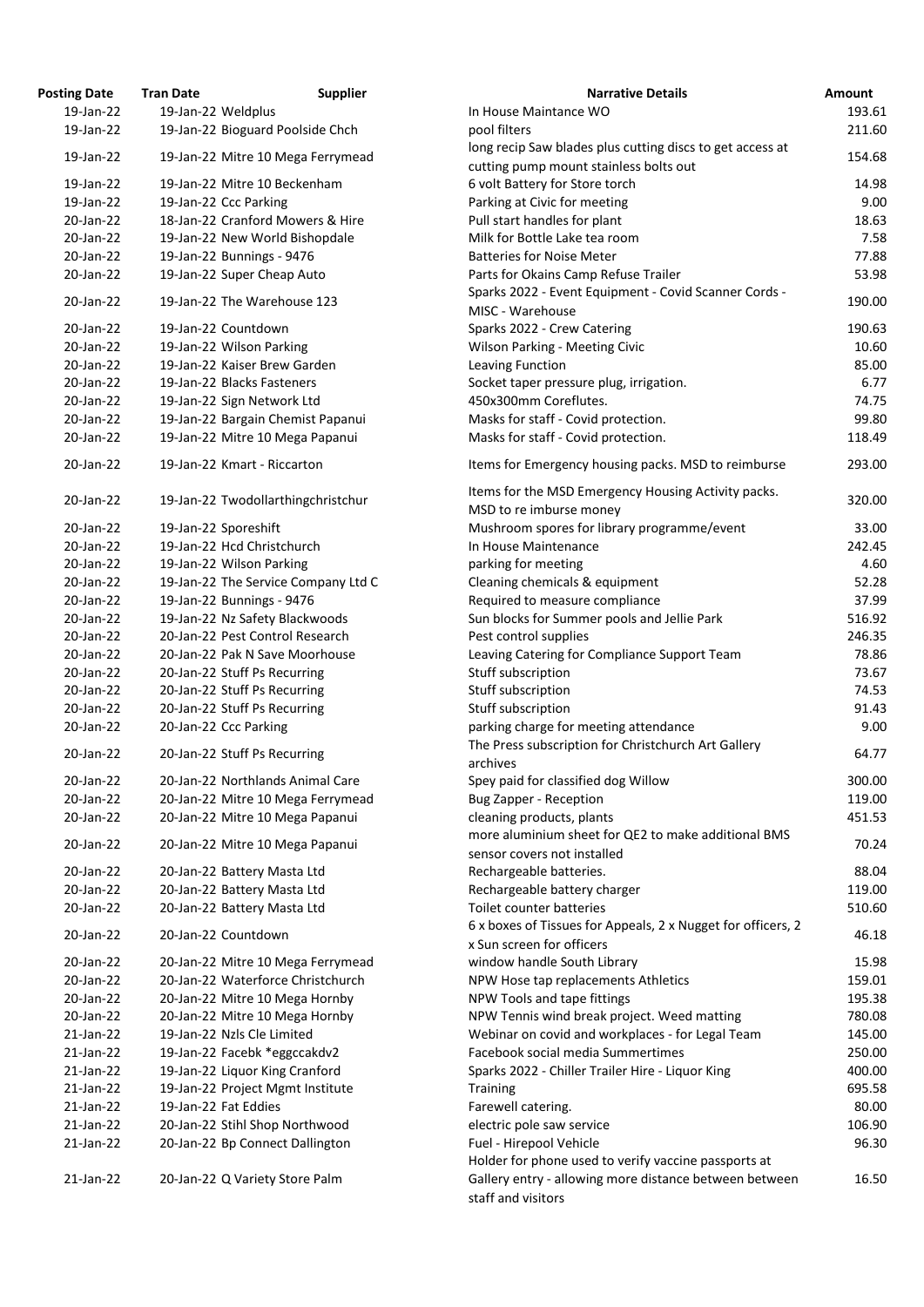| osting Date     | <b>Tran Date</b>      | <b>Supplier</b>                     | <b>Narrative Details</b>                                                    |
|-----------------|-----------------------|-------------------------------------|-----------------------------------------------------------------------------|
| $21$ -Jan-22    |                       | 20-Jan-22 The Warehouse 122         | Tarpaulin & Hand vac for cleaning                                           |
| $21$ -Jan-22    |                       | 20-Jan-22 Ballingers Hunting & Fish | 150D Chest Wader UK13                                                       |
| $21$ -Jan-22    |                       | 20-Jan-22 Look Sharp Addington      | Sparks 2022 - Performer Equipment                                           |
| $21$ -Jan-22    |                       | 20-Jan-22 Bunnings - 9476           | Sparks 2022 - Event Equipment                                               |
| 21-Jan-22       |                       | 20-Jan-22 Spotlight Christchurch    | Material for mask making workshop                                           |
| 21-Jan-22       | 20-Jan-22 Gamefroot   |                                     | Subscription for Gamefroot Software seats for STEAM Lal                     |
| 21-Jan-22       |                       | 20-Jan-22 Voyager Internet Ltd      | Bulletin messaging for response teams.                                      |
| $21$ -Jan-22    |                       | 20-Jan-22 Bunnings - 9476           | Matting Rubber check, int paint pad. oval.                                  |
| $21$ -Jan-22    |                       | 20-Jan-22 New World Durham Street   | Salam Garden catering                                                       |
| $21$ -Jan-22    |                       | 20-Jan-22 Pb Tech Online 09 5269200 | 3 x USB-C Cables for home deployment                                        |
| 21-Jan-22       |                       | 20-Jan-22 Nz Safety Blackwoods      | PPE - Staff                                                                 |
| $21$ -Jan-22    |                       | 20-Jan-22 Spotify P195f8a0eb        | facility music                                                              |
| 21-Jan-22       | 20-Jan-22 Sentry      |                                     | Error monitoring software for SmartView app fee.                            |
| $21$ -Jan-22    |                       | 20-Jan-22 Jotform Inc.              | H&S Reporting Tool for Contractors                                          |
| 21-Jan-22       |                       | 20-Jan-22 Ballingers Hunting & Fish | chest waders x 2                                                            |
| $21$ -Jan-22    |                       | 20-Jan-22 Bunnings - 9482           | Tools and cleaning equipment                                                |
| 21-Jan-22       |                       | 20-Jan-22 Jackson Electrical        | Linwood Pool - power sockets required                                       |
| 21-Jan-22       |                       | 20-Jan-22 Mitre 10 Mega Ferrymead   | Purchase of wall USB charger and cable to enable the                        |
|                 |                       |                                     | vaccine passport phone to be kept on charge                                 |
| 21-Jan-22       |                       | 20-Jan-22 Northlands Animal Care    | Balance of Cost of desexing shelter dog Willow                              |
| 21-Jan-22       |                       | 20-Jan-22 Nz Safety Blackwoods      | Gloves for chemicals.                                                       |
| 21-Jan-22       |                       | 20-Jan-22 Bunnings - 9476           | Disposal masks, Glass cleaner and scrub deck blush for<br>pioneer pools     |
| $21$ -Jan-22    |                       | 21-Jan-22 99 Bikes Moorhouse        | Secure bike lock, puncture repair kits - prizes for Walk or                 |
|                 |                       |                                     | Wheel to School event                                                       |
| 21-Jan-22       |                       |                                     | Containers for food storage- Sumner Library periodically                    |
|                 |                       | 21-Jan-22 Supervalue Sumner         | has an Ant problem.                                                         |
| 21-Jan-22       |                       | 21-Jan-22 The Warehouse Online      | Atua book to compliment Xoe Hall lesson planned for                         |
|                 |                       |                                     | March - June 2022                                                           |
| 21-Jan-22       |                       | 21-Jan-22 Mitre 10 Mega Ferrymead   | Dishwashing Tablets for Staff Room TQEII                                    |
| $21$ -Jan-22    |                       | 21-Jan-22 Karcher Limited           | Brushes for steam cleaner and floor cleaner                                 |
| 21-Jan-22       | 21-Jan-22 Nzqa        |                                     | training for NZQA for an International Qualification<br>Assessment.         |
| 21-Jan-22       |                       | 21-Jan-22 Cwh South City Sc         | Sparks 2022 - Sunscreen - Chemist Warehouse                                 |
| $21$ -Jan-22    |                       | 21-Jan-22 Pak N Save Moorhouse      | Sparks 2022 - Crew Catering - PNS 3 \$71.92                                 |
| 21-Jan-22       |                       | 21-Jan-22 Pak N Save Moorhouse      | Sparks 2022 - Crew Catering - MISC - PNS                                    |
| $21$ -Jan-22    |                       | 21-Jan-22 Pak N Save Moorhouse      | Sparks 2022 - Performer Catering - PNS \$185.88                             |
| 21-Jan-22       |                       | 21-Jan-22 Pak N Save Moorhouse      | Sparks 2022 - Crew Catering - PNS \$213.52                                  |
| 21-Jan-22       |                       | 21-Jan-22 Ccc Lichfield Carpark     | Parking debrief flooding event                                              |
| 21-Jan-22       |                       | 21-Jan-22 The Warehouse 175         | Sheets for packing kakahu                                                   |
| $21$ -Jan-22    |                       | 21-Jan-22 Paper Source 2011         | Tri card oversized sheets                                                   |
| $21$ -Jan-22    |                       | 21-Jan-22 Life Pharmacy Merivale    | Masks for staff - Covid protection.                                         |
| 21-Jan-22       |                       | 21-Jan-22 The Warehouse Online      | items for MSD activity packs. MSD to reimburse                              |
| 21-Jan-22       |                       | 21-Jan-22 The Warehouse Online      | Items bought for MSD emergency housing packs. MSD to<br>reimburse           |
| 21-Jan-22       |                       | 21-Jan-22 Every Educaid             | Items bought for Emergency housing packs. MSD to<br>reimburse               |
| 21-Jan-22       |                       | 21-Jan-22 Mainland Resene Colorsh   | paint for exterior door<br>ITDONW Sound Deadening foam for Linwood Smith St |
| 21-Jan-22       |                       | 21-Jan-22 Jaycar Pty Ltd            | NW rack                                                                     |
| $21$ -Jan-22    |                       | 21-Jan-22 Spotlight Christchurch    | Resources for education programme                                           |
| 21-Jan-22       | 21-Jan-22 Cest La Vie |                                     | Resources for education programme                                           |
| 21-Jan-22       |                       | 21-Jan-22 Leedsafe Limited          | p2 masks for travel to Auckland for inward loans                            |
| 21-Jan-22       |                       | 21-Jan-22 Briscoes Chch Salisbury   | Replacement vacuum for Upper Riccarton Library                              |
| 24-Jan-22       |                       | 20-Jan-22 Pegasus Arms              | farewell food                                                               |
| 24-Jan-22       |                       | 20-Jan-22 Facebk *cj3c2d3bt2        | Facebook promotion for the double feature films,                            |
|                 |                       |                                     | Gremlins and Die Hard as part of the public program                         |
| 24-Jan-22       |                       | 21-Jan-22 Mbie Min Business Inn     | For Trademarking<br>Catering for farewell morning tea as per Council's Exit |
| $24$ -lan- $22$ |                       | 21-Jan-22 Couplands Rakeries Ferry  |                                                                             |

| <b>Posting Date</b> | <b>Tran Date</b> | <b>Supplier</b>                     | <b>Narrative Details</b>                                                             | <b>Amount</b> |
|---------------------|------------------|-------------------------------------|--------------------------------------------------------------------------------------|---------------|
| $21$ -Jan-22        |                  | 20-Jan-22 The Warehouse 122         | Tarpaulin & Hand vac for cleaning                                                    | 68.00         |
| 21-Jan-22           |                  | 20-Jan-22 Ballingers Hunting & Fish | 150D Chest Wader UK13                                                                | 189.99        |
| $21$ -Jan-22        |                  | 20-Jan-22 Look Sharp Addington      | Sparks 2022 - Performer Equipment                                                    | 36.40         |
| 21-Jan-22           |                  | 20-Jan-22 Bunnings - 9476           | Sparks 2022 - Event Equipment                                                        | 180.06        |
| 21-Jan-22           |                  | 20-Jan-22 Spotlight Christchurch    | Material for mask making workshop                                                    | 2.90          |
| $21$ -Jan-22        |                  | 20-Jan-22 Gamefroot                 | Subscription for Gamefroot Software seats for STEAM Lab                              | 28.00         |
| $21$ -Jan-22        |                  | 20-Jan-22 Voyager Internet Ltd      | Bulletin messaging for response teams.                                               | 18.95         |
| 21-Jan-22           |                  | 20-Jan-22 Bunnings - 9476           | Matting Rubber check, int paint pad. oval.                                           | 55.30         |
| $21$ -Jan-22        |                  | 20-Jan-22 New World Durham Street   | Salam Garden catering                                                                | 40.25         |
| 21-Jan-22           |                  | 20-Jan-22 Pb Tech Online 09 5269200 | 3 x USB-C Cables for home deployment                                                 | 148.14        |
| 21-Jan-22           |                  | 20-Jan-22 Nz Safety Blackwoods      | PPE - Staff                                                                          | 54.33         |
| $21$ -Jan-22        |                  | 20-Jan-22 Spotify P195f8a0eb        | facility music                                                                       | 22.50         |
| 21-Jan-22           | 20-Jan-22 Sentry |                                     | Error monitoring software for SmartView app fee.                                     | 6.53          |
| $21$ -Jan-22        |                  | 20-Jan-22 Jotform Inc.              | H&S Reporting Tool for Contractors                                                   | 28.73         |
| $21$ -Jan-22        |                  | 20-Jan-22 Ballingers Hunting & Fish | chest waders x 2                                                                     | 479.98        |
| $21$ -Jan-22        |                  | 20-Jan-22 Bunnings - 9482           | Tools and cleaning equipment                                                         | 115.46        |
| 21-Jan-22           |                  | 20-Jan-22 Jackson Electrical        | Linwood Pool - power sockets required                                                | 339.11        |
|                     |                  |                                     | Purchase of wall USB charger and cable to enable the                                 |               |
| 21-Jan-22           |                  | 20-Jan-22 Mitre 10 Mega Ferrymead   | vaccine passport phone to be kept on charge                                          | 26.48         |
| 21-Jan-22           |                  | 20-Jan-22 Northlands Animal Care    | Balance of Cost of desexing shelter dog Willow                                       | 353.59        |
| 21-Jan-22           |                  | 20-Jan-22 Nz Safety Blackwoods      | Gloves for chemicals.                                                                | 13.11         |
|                     |                  |                                     | Disposal masks, Glass cleaner and scrub deck blush for                               |               |
| 21-Jan-22           |                  | 20-Jan-22 Bunnings - 9476           | pioneer pools                                                                        | 94.90         |
| 21-Jan-22           |                  | 21-Jan-22 99 Bikes Moorhouse        | Secure bike lock, puncture repair kits - prizes for Walk or<br>Wheel to School event | 241.82        |
|                     |                  |                                     | Containers for food storage- Sumner Library periodically                             |               |
| 21-Jan-22           |                  | 21-Jan-22 Supervalue Sumner         | has an Ant problem.                                                                  | 14.40         |
| 21-Jan-22           |                  | 21-Jan-22 The Warehouse Online      | Atua book to compliment Xoe Hall lesson planned for<br>March - June 2022             | 37.00         |
| $21$ -Jan-22        |                  | 21-Jan-22 Mitre 10 Mega Ferrymead   | Dishwashing Tablets for Staff Room TQEII                                             | 39.96         |
| 21-Jan-22           |                  | 21-Jan-22 Karcher Limited           | Brushes for steam cleaner and floor cleaner                                          | 123.20        |
| 21-Jan-22           | 21-Jan-22 Nzqa   |                                     | training for NZQA for an International Qualification                                 | 445.00        |
|                     |                  |                                     | Assessment.                                                                          |               |
| $21$ -Jan-22        |                  | 21-Jan-22 Cwh South City Sc         | Sparks 2022 - Sunscreen - Chemist Warehouse                                          | 58.98         |
| $21$ -Jan-22        |                  | 21-Jan-22 Pak N Save Moorhouse      | Sparks 2022 - Crew Catering - PNS 3 \$71.92                                          | 71.92         |
| $21$ -Jan-22        |                  | 21-Jan-22 Pak N Save Moorhouse      | Sparks 2022 - Crew Catering - MISC - PNS                                             | 72.31         |
| 21-Jan-22           |                  | 21-Jan-22 Pak N Save Moorhouse      | Sparks 2022 - Performer Catering - PNS \$185.88                                      | 185.88        |
| 21-Jan-22           |                  | 21-Jan-22 Pak N Save Moorhouse      | Sparks 2022 - Crew Catering - PNS \$213.52                                           | 213.52        |
| 21-Jan-22           |                  | 21-Jan-22 Ccc Lichfield Carpark     | Parking debrief flooding event                                                       | 8.00          |
| $21$ -Jan-22        |                  | 21-Jan-22 The Warehouse 175         | Sheets for packing kakahu                                                            | 36.00         |
| 21-Jan-22           |                  | 21-Jan-22 Paper Source 2011         | Tri card oversized sheets                                                            | 376.36        |
| 21-Jan-22           |                  | 21-Jan-22 Life Pharmacy Merivale    | Masks for staff - Covid protection.                                                  | 104.85        |
| 21-Jan-22           |                  | 21-Jan-22 The Warehouse Online      | items for MSD activity packs. MSD to reimburse                                       | 33.86         |
| 21-Jan-22           |                  | 21-Jan-22 The Warehouse Online      | Items bought for MSD emergency housing packs. MSD to<br>reimburse                    | 98.60         |
| 21-Jan-22           |                  | 21-Jan-22 Every Educaid             | Items bought for Emergency housing packs. MSD to<br>reimburse                        | 406.50        |
| 21-Jan-22           |                  | 21-Jan-22 Mainland Resene Colorsh   | paint for exterior door                                                              | 50.95         |
| 21-Jan-22           |                  | 21-Jan-22 Jaycar Pty Ltd            | <b>ITDONW Sound Deadening foam for Linwood Smith St</b><br>NW rack                   | 77.80         |
| 21-Jan-22           |                  | 21-Jan-22 Spotlight Christchurch    | Resources for education programme                                                    | 5.50          |
| 21-Jan-22           |                  | 21-Jan-22 Cest La Vie               | Resources for education programme                                                    | 6.00          |
| 21-Jan-22           |                  | 21-Jan-22 Leedsafe Limited          | p2 masks for travel to Auckland for inward loans                                     | 72.98         |
| $21$ -Jan-22        |                  | 21-Jan-22 Briscoes Chch Salisbury   | Replacement vacuum for Upper Riccarton Library                                       | 269.99        |
| 24-Jan-22           |                  | 20-Jan-22 Pegasus Arms              | farewell food                                                                        | 150.00        |
|                     |                  |                                     | Facebook promotion for the double feature films,                                     |               |
| 24-Jan-22           |                  | 20-Jan-22 Facebk *cj3c2d3bt2        | Gremlins and Die Hard as part of the public program                                  | 124.21        |
| 24-Jan-22           |                  | 21-Jan-22 Mbie Min Business Inn     | For Trademarking                                                                     | 230.00        |
| 24-Jan-22           |                  | 21-Jan-22 Couplands Bakeries Ferry  | Catering for farewell morning tea as per Council's Exit<br>Policy                    | 75.00         |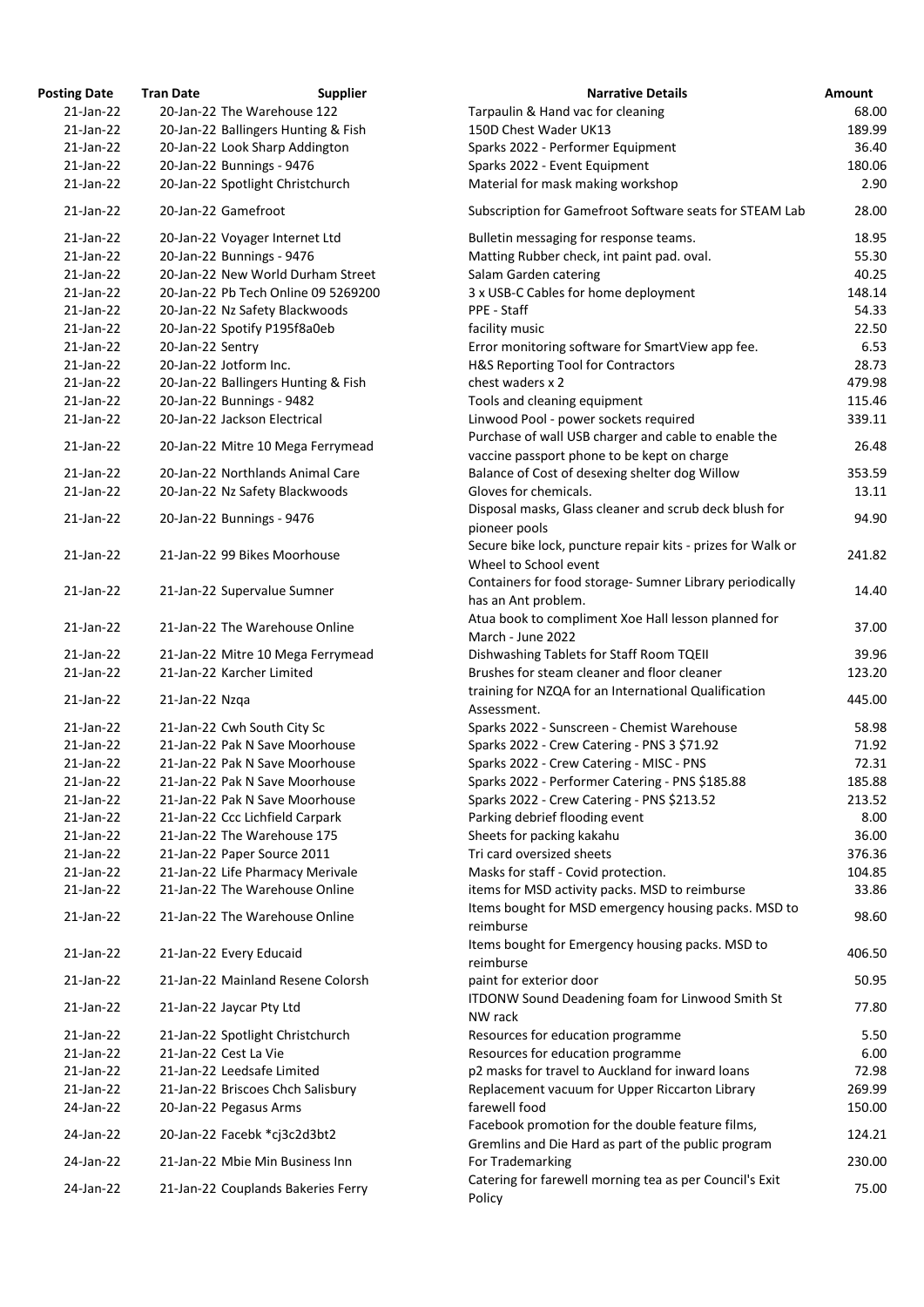| <b>Posting Date</b> | <b>Tran Date</b>             | <b>Supplier</b>                     | <b>Narrative Details</b>                                                  |
|---------------------|------------------------------|-------------------------------------|---------------------------------------------------------------------------|
| 24-Jan-22           |                              | 21-Jan-22 Akaroa Motor Garage       | <b>BP Fuel</b>                                                            |
| 24-Jan-22           |                              | 21-Jan-22 Botanic-Christchurch      | <b>Catering For Leaving Function</b>                                      |
| 24-Jan-22           | 21-Jan-22 Catering In A Box  |                                     | Venue hire for NPW meeting                                                |
| 24-Jan-22           | 21-Jan-22 Catering In A Box  |                                     | <b>Catering For Leaving Function</b>                                      |
| 24-Jan-22           |                              | 21-Jan-22 Twodollarthingchristchur  | Sparks 2022 - Equipment - MISC - 2 Dollar Things                          |
| 24-Jan-22           | 21-Jan-22 Bunnings - 9476    |                                     | Hydration Station Hose - Bunnings \$19.59                                 |
| 24-Jan-22           | 21-Jan-22 Gardenmakers       |                                     | Sawdust bags x2.                                                          |
| 24-Jan-22           |                              |                                     | Items for MSD Emergency housing activity Packs. MSD to                    |
|                     |                              | 21-Jan-22 Two Dollar Thing The Palm | reimburse                                                                 |
| 24-Jan-22           |                              | 21-Jan-22 Spotlight Christchurch    | Items for MSD emergency housing activity Packs. MSD to<br>reimburse       |
| 24-Jan-22           | 21-Jan-22 Kmart - Riccarton  |                                     | Credit Voucher Kmart - Riccarton                                          |
| 24-Jan-22           | 21-Jan-22 Countdown          |                                     | Snacks for YA programme                                                   |
| 24-Jan-22           | 21-Jan-22 Mosaic By Simo     |                                     | Salam garden meeting catering                                             |
| 24-Jan-22           |                              | 21-Jan-22 The Service Company Ltd C | <b>Cleaning Materials</b>                                                 |
| 24-Jan-22           |                              | 21-Jan-22 Marine Mail Agencies      | Trailer safety chains                                                     |
| 24-Jan-22           | 21-Jan-22 Kmart Online       |                                     | Towels for resale at Jellie Park                                          |
| 24-Jan-22           | 21-Jan-22 Scorpio Books      |                                     | book purchase for Botanic Gardens Research Library                        |
| 24-Jan-22           |                              | 21-Jan-22 Pak N Save Riccarton      | Jelly beans for first aid                                                 |
| 24-Jan-22           | 21-Jan-22 Cwh South City Sc  |                                     | after care cream for Bee Sting                                            |
| 24-Jan-22           |                              | 21-Jan-22 Spotlight Christchurch    | Spinal board head tapes                                                   |
| 24-Jan-22           | 21-Jan-22 Bunnings - 9476    |                                     | Hagley Oval tools and pipe fittings                                       |
| 24-Jan-22           |                              | 22-Jan-22 New World Prestons        | milk for resale paper plates                                              |
| 24-Jan-22           | 22-Jan-22 Bunnings - 9482    |                                     | window latch osmocote buckets led bulbs                                   |
|                     |                              |                                     | Fuel                                                                      |
| 24-Jan-22           |                              | 22-Jan-22 Bp Connect Marshlands     | Personal items in error - reimbursed direct to card                       |
| 24-Jan-22           | 22-Jan-22 Hart Sport Pty Ltd |                                     | <b>Basketball Nets</b>                                                    |
| 24-Jan-22           | 22-Jan-22 Countdown          |                                     | lil swimmer nappies & sunscreen for resale                                |
| 24-Jan-22           |                              | 22-Jan-22 Apl Fuelstop Duvauchel    | Fuel                                                                      |
| 24-Jan-22           |                              | 22-Jan-22 Apl Fuelstop Duvauchel    | Fuel                                                                      |
| 24-Jan-22           | 22-Jan-22 Burwood Produce    |                                     | Rabbit feed                                                               |
| 24-Jan-22           |                              | 23-Jan-22 Bp Connect Marshlands     | Hire Vehicle - Fuel                                                       |
| 24-Jan-22           |                              | 23-Jan-22 Look Sharp Addington      | Coffee mugs, Knifes, Spoons, Forks, Plates                                |
| 24-Jan-22           | 23-Jan-22 Bunnings - 9476    |                                     | Trestle Table, x11 Chairs                                                 |
| 24-Jan-22           | 23-Jan-22 Noel Leeming 12    |                                     | Sandwich press x2, M/Wave x2, Kettle x2.                                  |
| 24-Jan-22           | 23-Jan-22 Veritas Check (NZ) |                                     | Criminal Record Check - Part 102                                          |
| 24-Jan-22           | 24-Jan-22 Caltex Hornby      |                                     | Milk order for Hornby Library.                                            |
| 24-Jan-22           | 24-Jan-22 Cracroft Dairy     |                                     | Milk                                                                      |
| 24-Jan-22           |                              | 24-Jan-22 New World Halswell        | Bleach for toilets at camp.                                               |
| 24-Jan-22           |                              | 24-Jan-22 Placemakers Chch South    | Shower caddy's to replace broken ones in bathrooms.                       |
|                     |                              |                                     | Blind for cabin 6, weed killer for camp and secateurs for                 |
| 24-Jan-22           |                              | 24-Jan-22 Mitre 10 Mega Hornby      | bushes in camp.                                                           |
| 24-Jan-22           | 24-Jan-22 Countdown          |                                     | Consumables for HHR team                                                  |
| 24-Jan-22           |                              | 24-Jan-22 Placemakers Cranford      | Padbolt 150mm zine heavy pb- 150.                                         |
|                     |                              |                                     | Parking while in Auckland doing artwork loan returns for                  |
| 24-Jan-22           |                              | 24-Jan-22 Akld Transport Parking    | Flying Nun exhibition                                                     |
| 24-Jan-22           |                              | 24-Jan-22 Auckland Transport        | Parking while in Auckland doing artwork loan returns for                  |
|                     |                              |                                     | Flying Nun exhibition                                                     |
| 24-Jan-22           | 24-Jan-22 Fort Greene        |                                     | Food & Drink while in Auckland doing artwork loan                         |
|                     |                              |                                     | returns for Flying Nun exhibition                                         |
| 24-Jan-22           |                              | 24-Jan-22 The Warehouse 123         | New belts                                                                 |
| 24-Jan-22           | 24-Jan-22 Battery Masta Ltd  |                                     | Battery trickle chargers for pant and fire pumps                          |
| 25-Jan-22           |                              | 23-Jan-22 Liquor King Cranford      | Sparks 2022 - Chiller Trailer Hire - Liquor King DEPOSIT<br><b>REFUND</b> |
| 25-Jan-22           | 23-Jan-22 Myzone             |                                     | Monthly MyZone licence fee                                                |
| 25-Jan-22           |                              | 24-Jan-22 Freshchoice Merivale      | Milk for Ranger Tea Room                                                  |
| 25-Jan-22           |                              | 24-Jan-22 Bridon New Zealand - Chch | Safety clips for scissor lift                                             |
| 25-Jan-22           |                              | 24-Jan-22 The Service Company Ltd C | Dusters, cloths and masks and gloves                                      |
| 25-Jan-22           |                              | 24-Jan-22 Pak N Save Wainoni        | Swim Nappies for Resale at TPTL                                           |
| 25-Jan-22           |                              | 24-Jan-22 Vmo*vimeo Plus Monthly    | Vimeo monthly sub Marketing Unit                                          |

| ing Date               | <b>Tran Date</b> | <b>Supplier</b>                                     | <b>Narrative Details</b>                                                                                     | <b>Amount</b>    |
|------------------------|------------------|-----------------------------------------------------|--------------------------------------------------------------------------------------------------------------|------------------|
| 24-Jan-22              |                  | 21-Jan-22 Akaroa Motor Garage                       | <b>BP Fuel</b>                                                                                               | 87.53            |
| 24-Jan-22              |                  | 21-Jan-22 Botanic-Christchurch                      | <b>Catering For Leaving Function</b>                                                                         | 27.00            |
| 24-Jan-22              |                  | 21-Jan-22 Catering In A Box                         | Venue hire for NPW meeting                                                                                   | 167.67           |
| 24-Jan-22              |                  | 21-Jan-22 Catering In A Box                         | <b>Catering For Leaving Function</b>                                                                         | 240.00           |
| 24-Jan-22              |                  | 21-Jan-22 Twodollarthingchristchur                  | Sparks 2022 - Equipment - MISC - 2 Dollar Things                                                             | 8.00             |
| 24-Jan-22              |                  | 21-Jan-22 Bunnings - 9476                           | Hydration Station Hose - Bunnings \$19.59                                                                    | 19.59            |
| 24-Jan-22              |                  | 21-Jan-22 Gardenmakers                              | Sawdust bags x2.                                                                                             | 14.00            |
|                        |                  |                                                     | Items for MSD Emergency housing activity Packs. MSD to                                                       |                  |
| 24-Jan-22              |                  | 21-Jan-22 Two Dollar Thing The Palm                 | reimburse                                                                                                    | 42.00            |
| 24-Jan-22              |                  | 21-Jan-22 Spotlight Christchurch                    | Items for MSD emergency housing activity Packs. MSD to<br>reimburse                                          | 70.00            |
| 24-Jan-22              |                  | 21-Jan-22 Kmart - Riccarton                         | Credit Voucher Kmart - Riccarton                                                                             | $-86.00$         |
| 24-Jan-22              |                  | 21-Jan-22 Countdown                                 | Snacks for YA programme                                                                                      | 6.45             |
| 24-Jan-22              |                  | 21-Jan-22 Mosaic By Simo                            | Salam garden meeting catering                                                                                | 240.00           |
| 24-Jan-22              |                  | 21-Jan-22 The Service Company Ltd C                 | <b>Cleaning Materials</b>                                                                                    | 383.99           |
| 24-Jan-22              |                  | 21-Jan-22 Marine Mail Agencies                      | Trailer safety chains                                                                                        | 37.04            |
| 24-Jan-22              |                  | 21-Jan-22 Kmart Online                              | Towels for resale at Jellie Park                                                                             | 240.00           |
| 24-Jan-22              |                  | 21-Jan-22 Scorpio Books                             | book purchase for Botanic Gardens Research Library                                                           | 95.00            |
| 24-Jan-22              |                  | 21-Jan-22 Pak N Save Riccarton                      | Jelly beans for first aid                                                                                    | 3.38             |
| 24-Jan-22              |                  | 21-Jan-22 Cwh South City Sc                         | after care cream for Bee Sting                                                                               | 7.99             |
|                        |                  |                                                     |                                                                                                              |                  |
| 24-Jan-22              |                  | 21-Jan-22 Spotlight Christchurch                    | Spinal board head tapes                                                                                      | 21.00            |
| 24-Jan-22              |                  | 21-Jan-22 Bunnings - 9476                           | Hagley Oval tools and pipe fittings                                                                          | 69.85            |
| 24-Jan-22              |                  | 22-Jan-22 New World Prestons                        | milk for resale paper plates                                                                                 | 75.91            |
| 24-Jan-22              |                  | 22-Jan-22 Bunnings - 9482                           | window latch osmocote buckets led bulbs<br>Fuel                                                              | 194.82           |
| 24-Jan-22<br>24-Jan-22 |                  | 22-Jan-22 Bp Connect Marshlands                     | Personal items in error - reimbursed direct to card<br><b>Basketball Nets</b>                                | 264.79<br>225.00 |
| 24-Jan-22              |                  | 22-Jan-22 Hart Sport Pty Ltd<br>22-Jan-22 Countdown |                                                                                                              | 196.06           |
|                        |                  |                                                     | lil swimmer nappies & sunscreen for resale                                                                   |                  |
| 24-Jan-22              |                  | 22-Jan-22 Apl Fuelstop Duvauchel                    | Fuel                                                                                                         | 56.20            |
| 24-Jan-22              |                  | 22-Jan-22 Apl Fuelstop Duvauchel                    | Fuel                                                                                                         | 116.32           |
| 24-Jan-22              |                  | 22-Jan-22 Burwood Produce                           | Rabbit feed                                                                                                  | 37.00            |
| 24-Jan-22              |                  | 23-Jan-22 Bp Connect Marshlands                     | Hire Vehicle - Fuel                                                                                          | 92.68            |
| 24-Jan-22              |                  | 23-Jan-22 Look Sharp Addington                      | Coffee mugs, Knifes, Spoons, Forks, Plates                                                                   | 68.30            |
| 24-Jan-22              |                  | 23-Jan-22 Bunnings - 9476                           | Trestle Table, x11 Chairs                                                                                    | 222.74           |
| 24-Jan-22              |                  | 23-Jan-22 Noel Leeming 12                           | Sandwich press x2, M/Wave x2, Kettle x2.                                                                     | 532.85           |
| 24-Jan-22              |                  | 23-Jan-22 Veritas Check (NZ)                        | Criminal Record Check - Part 102                                                                             | 35.00            |
| 24-Jan-22              |                  | 24-Jan-22 Caltex Hornby                             | Milk order for Hornby Library.                                                                               | 13.10            |
| 24-Jan-22              |                  | 24-Jan-22 Cracroft Dairy                            | Milk                                                                                                         | 9.79             |
| 24-Jan-22              |                  | 24-Jan-22 New World Halswell                        | Bleach for toilets at camp.                                                                                  | 22.05            |
| 24-Jan-22              |                  | 24-Jan-22 Placemakers Chch South                    | Shower caddy's to replace broken ones in bathrooms.                                                          | 33.98            |
| 24-Jan-22              |                  | 24-Jan-22 Mitre 10 Mega Hornby                      | Blind for cabin 6, weed killer for camp and secateurs for<br>bushes in camp.                                 | 221.75           |
| 24-Jan-22              |                  | 24-Jan-22 Countdown                                 | Consumables for HHR team                                                                                     | 55.90            |
| 24-Jan-22              |                  | 24-Jan-22 Placemakers Cranford                      | Padbolt 150mm zine heavy pb- 150.                                                                            | 11.49            |
| 24-Jan-22              |                  | 24-Jan-22 Akld Transport Parking                    | Parking while in Auckland doing artwork loan returns for                                                     | 3.50             |
|                        |                  |                                                     | Flying Nun exhibition<br>Parking while in Auckland doing artwork loan returns for                            |                  |
| 24-Jan-22              |                  | 24-Jan-22 Auckland Transport                        | Flying Nun exhibition<br>Food & Drink while in Auckland doing artwork loan                                   | 5.00             |
| 24-Jan-22              |                  | 24-Jan-22 Fort Greene                               | returns for Flying Nun exhibition                                                                            | 10.81            |
| 24-Jan-22              |                  | 24-Jan-22 The Warehouse 123                         | New belts                                                                                                    | 50.00            |
| 24-Jan-22              |                  | 24-Jan-22 Battery Masta Ltd                         | Battery trickle chargers for pant and fire pumps<br>Sparks 2022 - Chiller Trailer Hire - Liquor King DEPOSIT | 138.00           |
| 25-Jan-22              |                  | 23-Jan-22 Liquor King Cranford                      | <b>REFUND</b>                                                                                                | $-100.00$        |
| 25-Jan-22              | 23-Jan-22 Myzone |                                                     | Monthly MyZone licence fee                                                                                   | 253.00           |
| 25-Jan-22              |                  | 24-Jan-22 Freshchoice Merivale                      | Milk for Ranger Tea Room                                                                                     | 9.58             |
| 25-Jan-22              |                  | 24-Jan-22 Bridon New Zealand - Chch                 | Safety clips for scissor lift                                                                                | 5.75             |
| 25-Jan-22              |                  | 24-Jan-22 The Service Company Ltd C                 | Dusters, cloths and masks and gloves                                                                         | 113.23           |
| 25-Jan-22              |                  | 24-Jan-22 Pak N Save Wainoni                        | Swim Nappies for Resale at TPTL                                                                              | 74.10            |
| 25-Jan-22              |                  | 24-Jan-22 Vmo*vimeo Plus Monthly                    | Vimeo monthly sub Marketing Unit                                                                             | 21.04            |
|                        |                  |                                                     |                                                                                                              |                  |